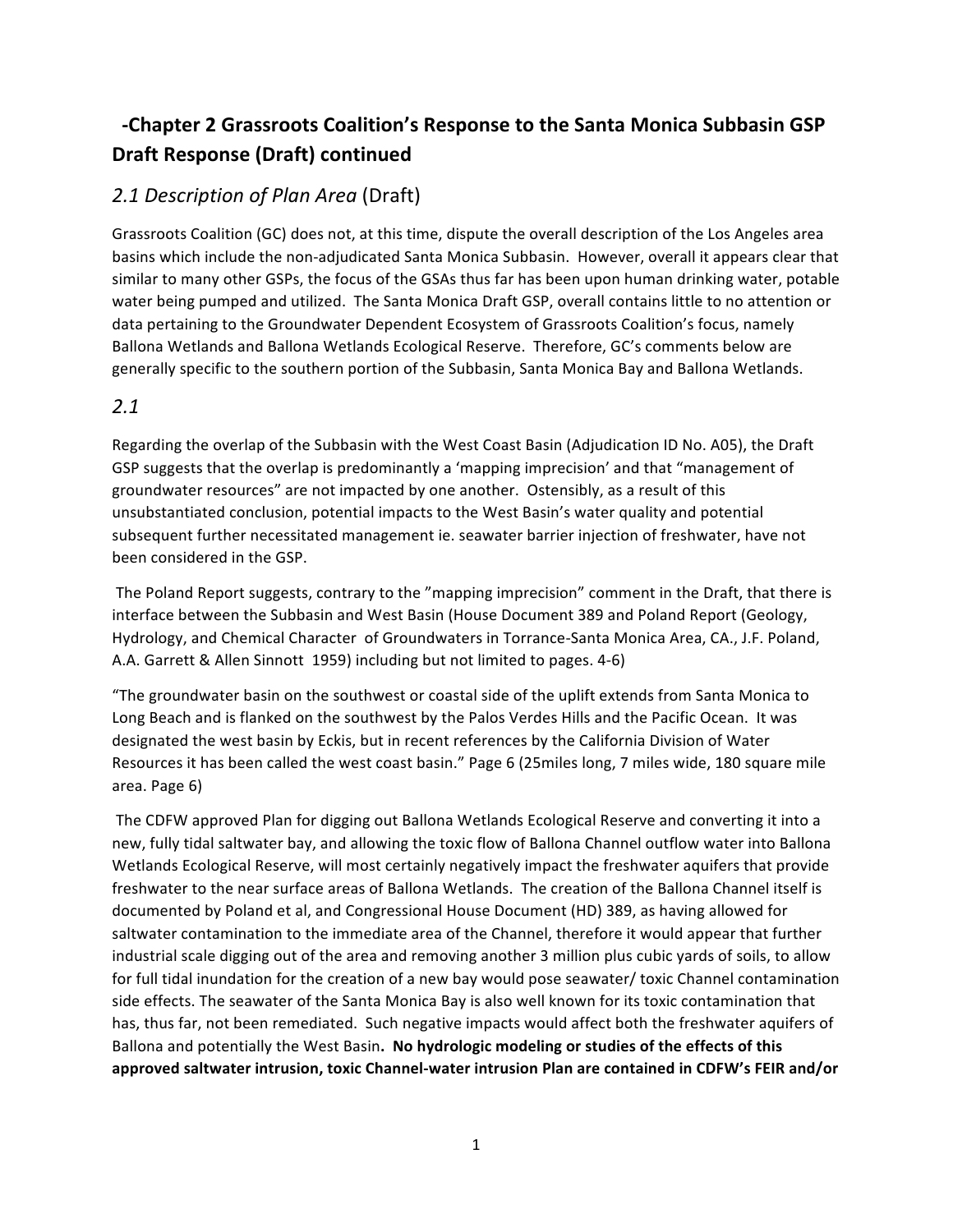### the GSP Draft response. At the very least, prudent scientific study and evaluation should be **undertaken.**

## *Basin Setting*

The southern portion of the Santa Monica basin has historically been a predominantly seasonal freshwater wetland area that, due to its freshwater and rich alluvial soils nature, had also been a farming area growing, by the 1960's 1,200 acres of truck crops using, at least 26 active irrigation wells within 3,000 feet of the proposed marina area, with the most distant at 9,000 feet away from the harbor perimeter. At the time, irrigation wells provided 2,000- acre feet and well water provided 4,000- acre feet per annum (Poland, HD 389 pg. 7-8)

The watershed through Ballona Wetlands has provided the multiple underlying aquifers (DWR map) and provides for the water-table throughout Ballona Wetlands, including the Playa Vista site, to be at or near the surface (Playa Vista EIR).

"Ballona Creek was straightened and cemented between 1935 and 1939 by the U.S. Army Corps of *Engineers, as part of a project to convert the formerly natural drainage to a flood control channel (USACE* 1982)." Draft GSP

The Dudek interpretation above is a very general narrative that needs clarification. While the Ballona Channel was 'straightened' in the general timeframe noted above, the straightening was due to damage and subsequent litigation against USACE's and the County of LA's original design that succumbed to over-topping by water during a large storm event, due to the flood control channel's curvilinear path. The curvilinear path gave rise to slowing the outflow of stormwater to the end point of the flood control channel, which then, ended by depositing the freshwater into the predominantly seasonal freshwater wetlands, Ballona Wetlands. The end of the channel was approximately at Lincoln Blvd.

There was no 'formerly natural drainage path" as stated in the Draft GSP, but instead the Ballona Creek petered out in water volume within the Ballona Wetlands and spread out into varying smaller waterways and/or simply was absorbed into the soils. Only during extreme storm events did Ballona Creek swell enough to break through the coastal dunes and flow out to sea. Thereafter, the area silted back up and was closed to the ocean which provided for Ballona's unique ecosystem and its underlying freshwater aquifers (Historical Ecology of the Ballona Creek Watershed, Dark et al 2011). As the City of Los Angeles grew and more hardscaping covered landscape that would ordinarily allow for rainwater percolation into the soils, there was a flood control need for Los Angeles to shed its water into a flood control system that would not overtop and allow flooding. The Ballona Channel was straightened to allow for faster flow of the stormwater and ultimately extended all the way to the Santa Monica Bay. Since, the straightening of the Channel for greater speed of conveyance, the Ballona Flood Control Channel has performed to prevent flooding. Ballona Wetlands Preservation and Restoration: California Coastal Commission Hearing June 2013 (First slides show ponding across Ballona and the Ballona Channel prior to its straightening.)

# GSP Draft Response- Unsupported Comments Regarding Fill on Ballona Wetlands

Contrary to the conclusory statement made in the Draft GSP response by Dudek, pertaining to FILL, there are historical documents that refute the Draft GSP statement.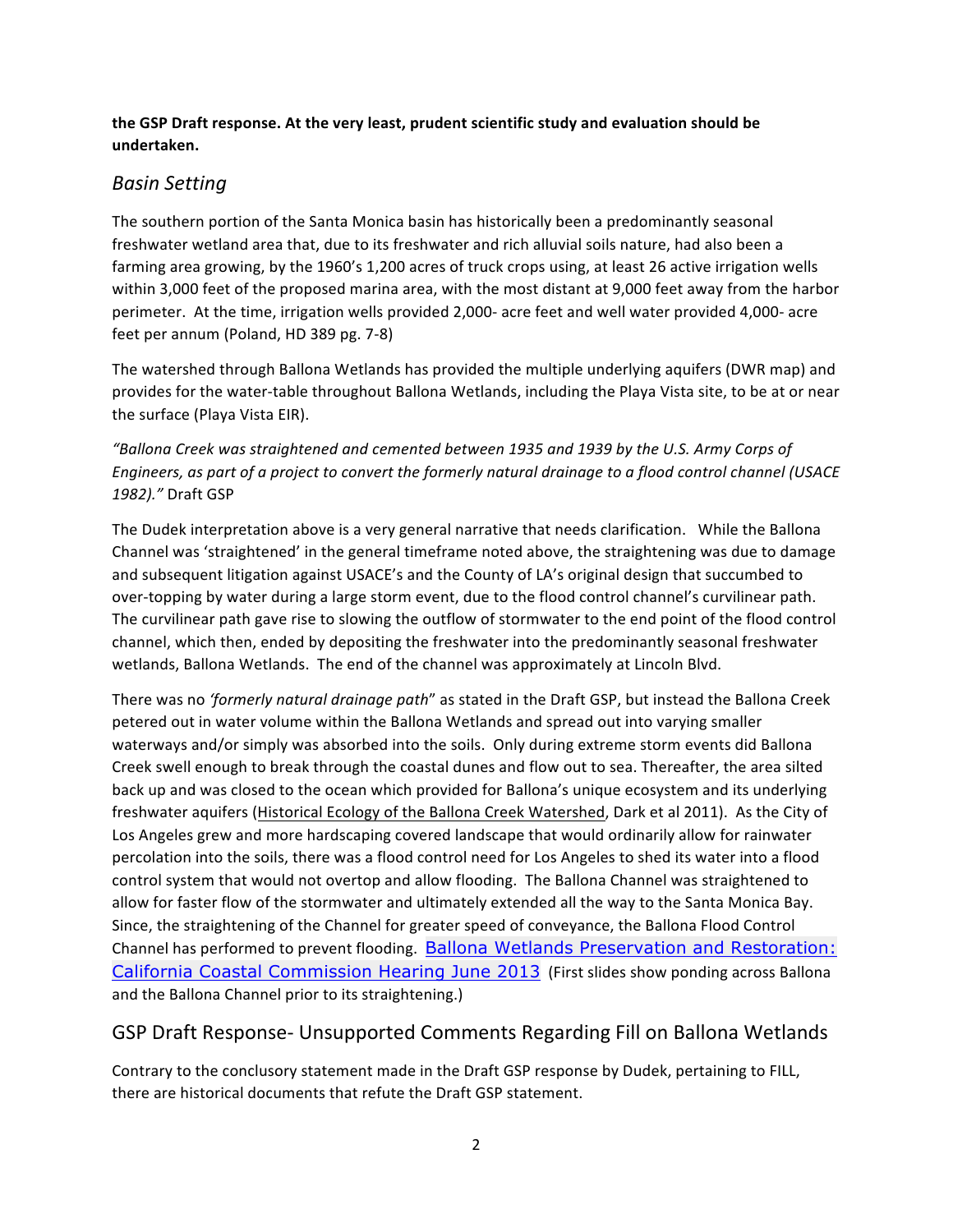### *"Dredge material from the straightening of the channel and from the later development of Marina del*  Rey in the 1960s was deposited in the Ballona Wetlands, raising its elevation (CDFW 2019)." Draft GSP

The Draft GSP citation relies upon the CDFW Environmental Impact Report. There is a lack of data support in the CDFW Environmental Impact Report regarding the Marina del Rey dredge fill's deposition locations. Neither CDFW nor the GSA provide data support for deposition of dredged soils placed upon the Howard Hughes private land adjacent to the County/Federal project either during its creation or left thereafter. To the contrary, numerous historic documents and photographs cite to the Marina del Rey dredged soils as deposited to the north and south of the Ballona Channel as part of an ongoing beach enhancement program (General Plan Development of the Santa Monica shoreline) and a beach erosion control study that was ongoing. The dredged soils were also deposited in the low marshy areas of the future marina's moles and surrounding land mass utilized for the buildout of Marina del Rey, including its roadways and parking lots. The Draft GSP fails to address the readily available data that contradicts their conclusory statements including but not limited to Congressional House Document 389.

This is significant because the CDFW Plan for conversion of Ballona Wetlands Ecological Reserve (BWER) into a full tidal, saltwater bay, relies heavily upon the notion that Area A (northern parcel of BWER) must be dug out to bring back its historical ecological value. Numerous historical documents and studies demonstrate that Area A, within the area intended for CDFW removal of earth, is an undisturbed portion of Ballona Wetlands. (Poland 1959 et al., T. Huffman, USEPA 1986, Playa Vista Archaeology, EIR 1990; Congressional House Document 389 and attachments). The Ballona Channel excavation and levee construction is not disputed regarding the creation of the levee and its surface roadways that currently exist providing an unbroken track record of flood prevention to date. The lead GSA has been provided with this background information which appears to not be reflected in their Draft GSP comments.

"7. With respect to the effect of the improvement on adjacent shorelines, the district engineer finds that the shores of Santa Monica Bay down coast of the Santa Monica breakwater have been deprived of normal littoral nourishment since construction of the breakwater in 1933, and that the Playa del Rey jetties, 3 miles south of the breakwater, would act as a complete littoral barrier and would benefit the shore to the north. The plan of improvement proposed by the district engineer provides for deposition of 10, 130,000 cubic yards of material, dredged from the harbor, on the beaches immediately upcoast of the Playa del Rey jetties and downcoast between Playa del Rey and Ballona Creek jetties, and deposition of 3, 200,000 cubic yards of material downcoast of the Ballona Creek jetties." Page 16 HD 389.

The soils dredged for the creation of Marina del Rey are documented as being deposited to create the Marina's surrounding land mass and interior moles that support the marina's infrastructure of condominiums, businesses etc. The soils are also documented as having been deposited to create extended jetties another 580 feet and breakwaters etc. (HD 389). Neither the GSA nor the CDFW Environmental Impact Report provide data support for placement of the dredged soils upon the private property of Howard Hughes that is now Ballona Wetlands Ecological Reserve and was dubbed as Area A by the former landowners, of the Playa Vista development project.

In fact, the Howard Hughes Company, the landowner of Area A and all of the Ballona property at issue here, explicitly informed the Board of Engineers for Rivers and Harbor, overseeing the development of the small craft harbor that the proposed improvement "would interfere with a contemplated expansion of its facilities and a proposed runway extension."(HD 389 p. 17) The response to Hughes Co. revealed, " that no aircraft operation difficulties or conflicts will result by the development and operation of the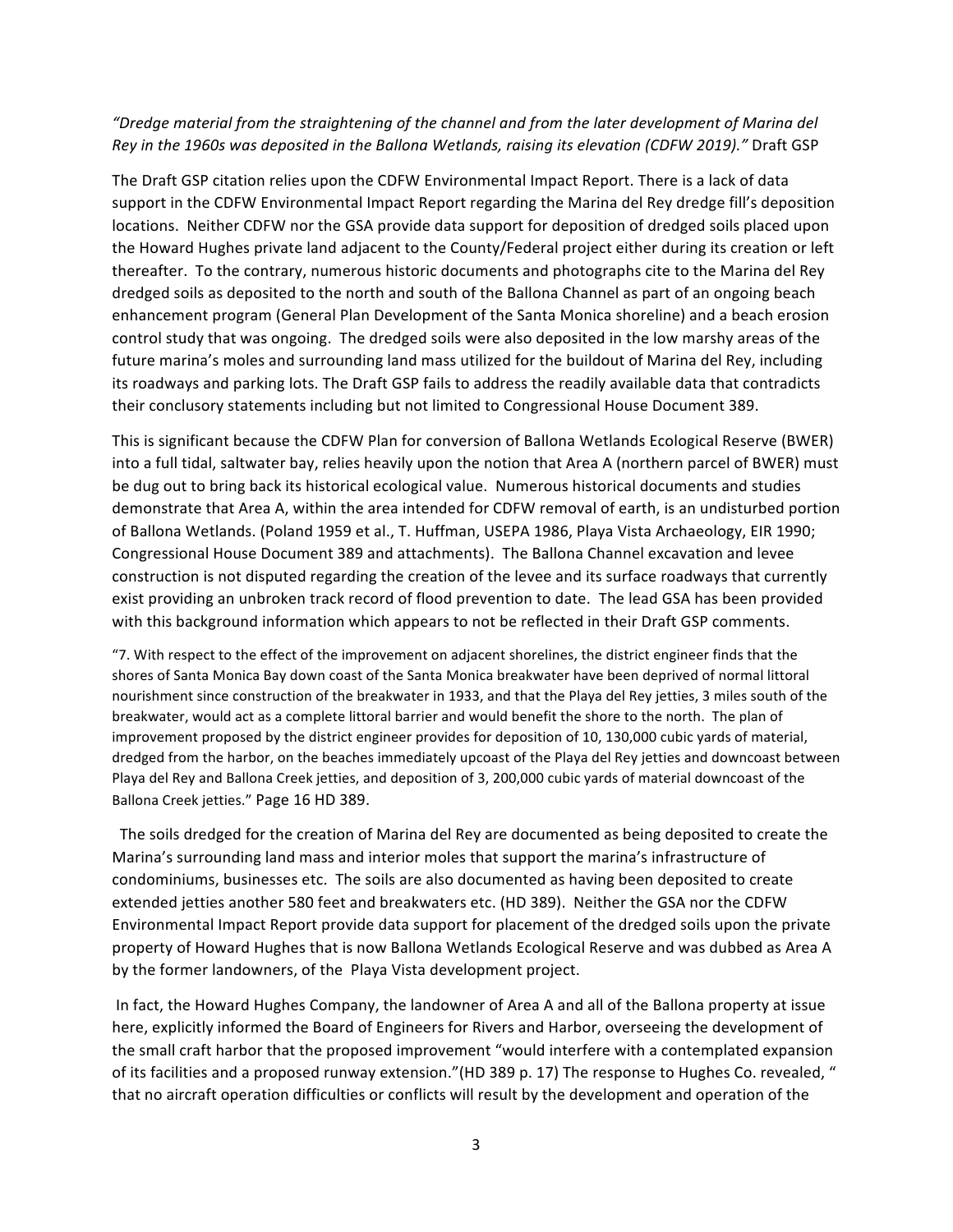proposed improvement." (HD 389 p.17) The Hughes Company's concerns of interference upon their lands were alleviated by the acknowledgement by the state and federal officials that their property would not be affected. Area A contains multiple oilwells that were explicitly avoided in the marina construction.

Other scientific information (Playa Vista EIR 1990 Archaeology Report; T. Huffman, USEPA '86) also reveals that Area A maintained most of its area as undisturbed wetlands. See GSP August presentation by Dr. Margot Griswold and Grassroots Coalition, Patricia McPherson which includes mapping from the Archaeology section of Playa Vista's EIR, 1990, and mapping of Area A performed by T. Huffman for the USEPA & Army Corps of Engineers done in 1986.



"Local interests consider that the proposed harbor at Playa del Rey would be an integral unit of an adopted general plan for development of the Santa Monica shoreline. This plan includes widening and improving beaches, providing adequate bath houses, parking areas, picnic facilities, special recreation centers, bathing and wading beaches, fishing piers, youth organization camps, tourist parks with cabin and trailer accommodations, and a bird refuge." Page 6, Playa Del Rey Inlet and Basin, Venice, Calif., House of Representatives, Document No. 389 (HD 389)

Regarding the creation of the Ballona Channel by USACE and LA County Flood Control, soils were placed to either side of the Channel in order to create the levees of the flood control channel itself. Both north and south levees have roadways atop the levees for maintenance purposes. The north levee's paved roadway serves as a bike path and has a wider footprint of the levee on the sides of the bike path. The wider north levee also has an interior roadway that runs the length of Area A, creating a roadway on both sides of a fence. Area A also has raised roadways to the SoCalGas oil/gas derricks onsite, as does Area B, the southern portion of the wetlands for vehicular access to wells on the south side. It is not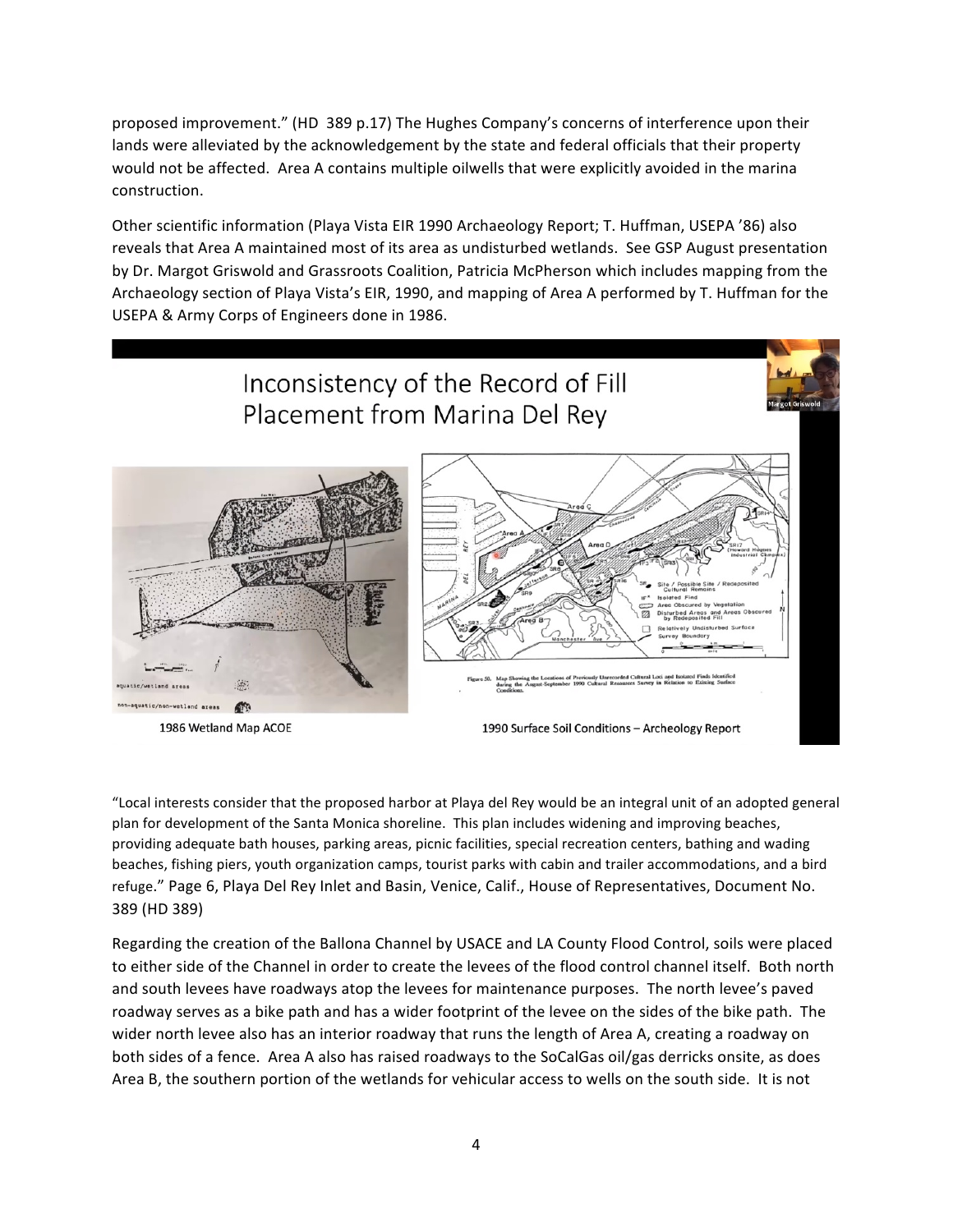known where the soils that make up these raised roadways is from but the roadways can be seen in existence from when the wells were drilled. (Spence Collection)

## *Pg. 2-2*

## *2.1.1.1.2 State*

The GSA appears to have omitted key jurisdictions in the Subbasin.

*"CDFW manages the Ballona Wetlands."* (Draft GSP) Correction, CDFW manages the Ballona Wetlands Ecological Reserve. The Public Trust lands of Ballona Wetlands include the Ecological Reserve however the freshwater marsh system which affects the ecosystem of Ballona Wetlands and is owned on behalf of the Public Trust land and water by the State Lands Commission but is managed via the Ballona Conservancy, the private development stakeholders that comprise Playa Vista (2006 Case No. C525 826 Ca. Coastal Commission v Friends of Ballona et al). This distinction is important. CDFW, despite legal documents to the contrary, claims itself as an active board member of the Ballona Conservancy and allows, without contracts or fees, for Playa Vista consultants to perform work on behalf of CDFW. (Rich Burg/CDFW letter to Ballona Wetlands Landtrust, ppt page 26 of 31 **California Coastal Commission Meeting, May 8 2019, Ballona Wetlands History, a PDF SlideShow Presentation**)

"The Department is an active participant on the Ballona Wetlands Conservancy Board." Richard Burg/CDFW, Environmental Program Manager, South Coast Region 5.

The GDE is Public Trust land and water. The GDE and all of **Ballona Wetlands is also a registered Sacred Site by John Tommy Rosas of the Tongva Ancestral Tribal Territorial Nation (TATTN). Tribal interests** have been working and continue to work to stop the diversion and throw-away of Ballona's Sacred Freshwater into the City of L.A.'s Sanitary Sewer System and/or the ocean.

Jeanette Vosburg has shared a OneDrive file with you. To view it, click the link below.

## **DE ANTHONY MORALES SUPPORTING JOHN TOMMY ROSAS POSITIONS ON BALLONA** WETLANDS 8.5.2020 1.pptx

## *Water Agencies within the Plan Area*

West Basin Municipal Water District (WBMWD) The West Basin supplies an unknown amount to Playa Vista in recycled water. CDFW has requested support from the West Basin board members for their FEIR PLAN for BWER. The Board members have responded with their intent to monitor ongoing issues and events which ostensibly would include the Groundwater Sustainability Planning for the Ballona area. Grassroots Coalition believes their interest and concern as an additional need to have an adequate GDE performed that would necessarily include the CDFW Plan and its potential effects upon all of the underlying aquifers/uneven aquitards.

The California Coastal Commission has jurisdiction over the coast and over Ballona Wetlands and Playa Vista per agreements and permits such as 5-91-463.

*Per the Draft GSP:*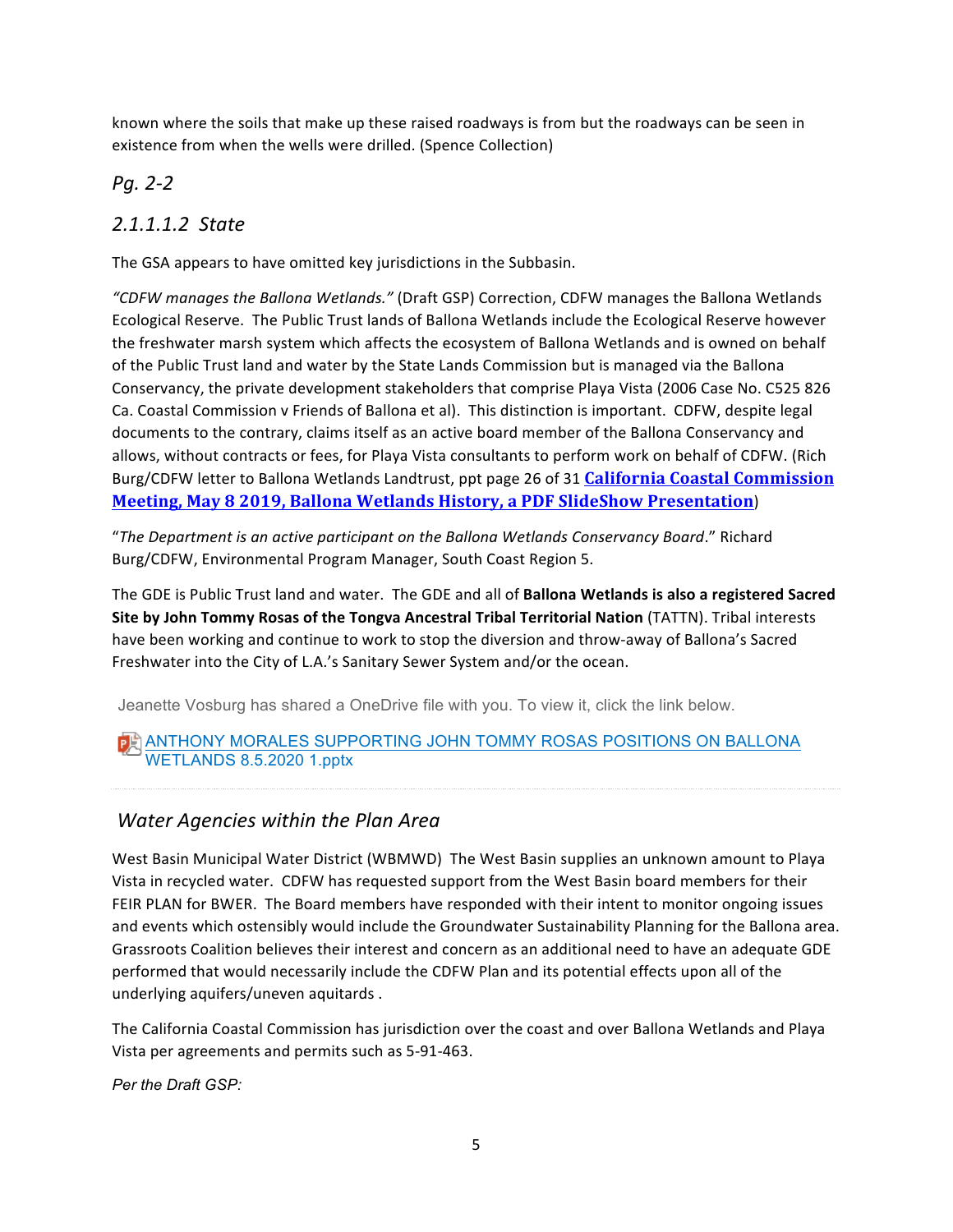*'The Ballona Wetlands consist of approximately 575 acres of tidal and non-tidal marshes, grassland, coastal scrub, invasive vegetation, and developed land, located south of Marina del Rey, north of the Ballona escarpment, and west of the Marina Freeway (SR-90)(Figure 2-2). CDFW manages and maintains primary ownership of the Ballona Reserve, which is currently being restored, with a smaller interest owned by the California State Lands Commission (CDFW 2019). Los Angeles Department of Water and Power (LADWP)and LACDPW–Waterworks Division maintain water mains located along the perimeter of the Ballona Wetland; however, the Culver Marina Little League baseball field and restrooms are the only areas within the Ballona Wetlands that receive water from LADWP (CDFW 2019)'.*

Here again, the GSA appears to have its focus upon drinking water wells and does not include pertinent GDE information. LADWP is an oversight agency that includes the L.A. Department of Sanitation and has jurisdiction over NPDES permits for Playa Vista's waste of pumped fresh groundwater into the sanitary sewer system. Within the past two months, the LADWP was part of a request by Playa Vista to extend an NPDES permit for BaCEW-5 issued by the LARWQCB to continue to send pumped, cleansed groundwater discharge to the sanitary sewer system. Grassroots Coalition, in response to the LARWQCB's notification of such request, replied that the permit request should be denied based upon Best Management Practices and need for use of this clean water for the GDE- Ballona Wetlands. The LARWQCB subsequently denied Playa Vista's request for disposal of this clean groundwater via LADWP/ LA Sanitation and instead permitted the water flow into the Riparian Corridor of the FWM System (Aug. 4, 2021 email from LARWQCB to Grassroots Coalition). Efforts such as this by LARWQCB also signal their ability to review the GDE issues at stake and change ongoing negative practices of wasting freshwater in their disposal permits. This is exactly what Grassroots Coalition seeks assistance with and from the GSA per protecting Ballona Wetlands and the underlying aquifers--- positive administrative outcomes via consultation.

The Draft GSP's comment that Ballona Wetlands Ecological Reserve is "currently being restored" is highly misleading. There are currently multiple ongoing CEQA lawsuits and restraining orders against CDFW and the State Coastal Conservancy pertaining to the CDFW approved Final Environmental Impact Report (FEIR) for Ballona Wetlands Ecological Reserve. Thus far, the 'restoration efforts' constitute small areas of Ballona that the California Coastal Commission has allowed permits for hand work in performance of, for example, certain weeding of certain non-native vegetation. However, the mention of 'current restoration' by Dudek would imply to GC that Dudek is aware that any/all 'restoration' efforts need inclusion within the Draft GSP. And, that CDFW's approved FEIR Plans for restoration must be included in the Groundwater Sustainability Planning as SGMA includes future data and information, but Dudek as yet, has not.

An area of actual restoration aided by litigation and Mother Nature is shown below. The large expansion of pickleweed regrowth has been due to the restoration of freshwater ponding during seasonal rains. The restored pickleweed growth is a result of Grassroots Coalition's litigation against Playa Vista and CDFW, stopping their unpermitted drainage of the wetlands that had been ongoing for 20 years. The drainage of freshwater from this region of Ballona is not mentioned in the Draft EIR. The California Coastal Commission had previously written to Playa Vista and CDFW that they were in violation of the Coastal Act, harming the hydrology of Ballona Wetlands and to end the drainage. Neither Playa Vista nor CDFW was responsive to the CCC which led to the prevailing litigation by Grassroots Coalition against Playa Vista and CDFW. The CCC, in further action, supported GC and the sealing of these drains.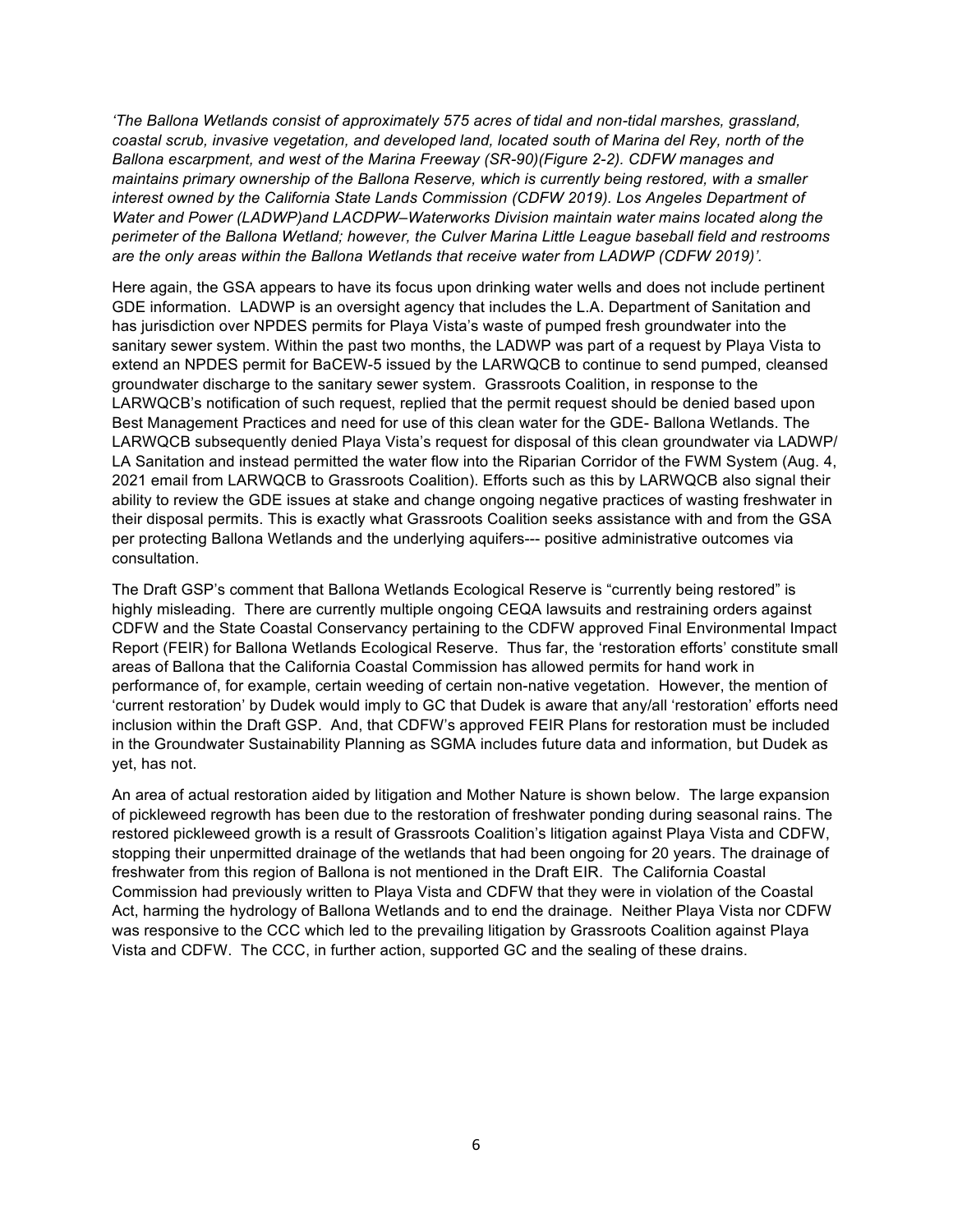#### August 2021 GSP Presentation slide from Margot Griswold Phd.



October 2012 Pre-capping Photo J. Coffin

**Photos to East** of South Drain Area B



August 2020 Three years post capping Photo M. Griswold



FEIR has inconsistencies of existing Hydrology and Vegetation: Capping the unpermitted drains in B north resulted in native pickleweed wetland habitat.

Unpermitted drains in Area B in currently preserved areas that support

**Federal**—The US Army Corps of Engineers (USACE) has oversight jurisdiction of Ballona Wetlands and the Ballona Channel via the USACE permit 90-326- EV. This USACE permit also provides for the description portion of the California Coastal Commission's (CCC) 5-91-463 permit for Ballona Wetlands and the Freshwater Marsh System (FWM) resulting in the two tied permits. NOAA also has oversight of the Ballona area and is the umbrella federal agency to the CCC. USACE and the CCC are agencies having jurisdiction over permitting to Playa Vista and its dewatering activities, which once the cumulative data is assembled these agencies would have the tools for ecological assessments to provide protective amendments to permits allowing for proactive ecological protection to Ballona Wetlands Ecological Reserve and the underlying aquifers. A GDE study would provide such needed data and information to these agencies which conversely, the lack of such cumulative review which currently exists, leaves these agencies to piecemeal action and thwarts the purpose of SGMA and GDE evaluations.

LARWQCB is tasked with enforcement of the federal Clean Water Act and numerous state laws of oversight to the Ballona area and has oversight of the Clean Up and Abatement Order No. 98-125 for the Playa Vista development site, situated on the historic Ballona Wetlands area. Similarly, the LARWQCB which is typically focused solely upon water quality issues is also, tasked with water volume concerns for protection of environmental needs. However, without inquiry via a prudent GDE study that would include freshwater sustainability management focus and species specific/ vegetation specific evaluation, Ballona's needs are black-holed into oblivion. The GSA, under its authority for retrieval of information, has not reached out to garner dewatering data that is readily available from LARWQCB as well as the City of LA's Sanitation Department data in order to accrue a cumulative big picture and fix this huge data gap. The GSA has made it apparent to Grassroots Coalition that we as volunteer stakeholders are either supposed to do that work and/or be the squeaky wheel stakeholder. Either way, Dudek appears to believe that they are not tasked with pulling this data together via interfacing with the multiple agencies now working in their own silos. This is the current situation and needs to be remedied via a good faith GDE study in order for informed decision making to occur that will be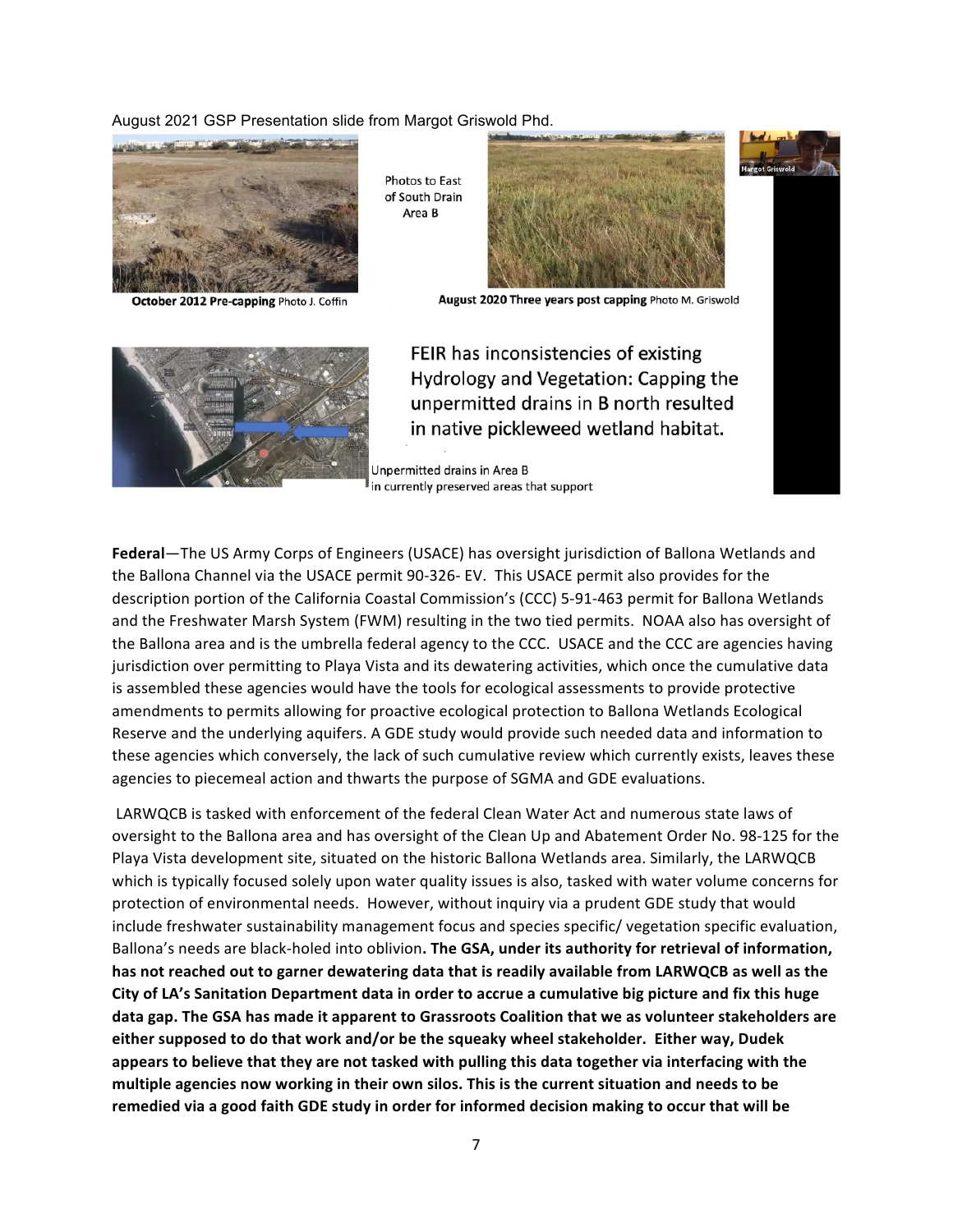protective of the freshwater resources of Ballona Wetlands and its survival as a unique coastal, predominantly freshwater wetland/ upland ecosystem complex. This also holds true for protection of the underlying freshwater aquifers that have been off everyone's radar whether deliberate or out of disconnection in oversight.

The City of Los Angeles has jurisdiction vis a vis the Los Angeles Department of Building and Safety; Public Works, Flood Control; Los Angeles Dept. of Sanitation under the broader Los Angeles Department of Water and Power (LADWP).

# **DRAINAGE OF PUMPED GROUNDWATER & DRAINAGE OF PONDING SURFACE WATER**

LA City Public Works provides the city permitting for the Main Drain of the Freshwater Marsh System which is comprised of the Riparian Corridor, a mostly HDPE lined, waterway that extends from the east end of Playa Vista near the 405 freeway to the west end of Playa Vista ending at Lincoln Blvd. as the waterway cuts through underground, below Lincoln Blvd. and exits into the catch basin on the west side of Lincoln Blvd., known as the Freshwater Marsh (FWM). The FWM waters then exit to the ocean via the Main Drain on the north side of the catch basin which, in turn exits into Ballona Channel via the mechanical structure within the south Ballona levee that is maintained by the LA County Flood Control District and also permitted by USACE as part of EV 90-326. The entirety of the Freshwater Marsh System is also under the jurisdiction of the California Coastal Commission via Permit 5-91-463.

The Ballona Wetlands is a broader area that today is Public Trust land and water and encompasses approximately 600 plus acres. The Ballona Wetlands Ecological Reserve is approximately 533 plus acres.

Ballona Wetlands is also a registered Sacred Site by Tongva native American, John Tommy Rosas. His work is also supported and carried forward by Chief Anthony Morales. The issues of protecting the sacred freshwater resources are at stake as is stated by both in the following presentation.

## ANTHONY MORALES SUPPORTING JOHN TOMMY ROSAS POSITIONS ON BALLONA WETLANDS 8.5.2020 1.pptx

The GDE encompasses all of the areas of Public Trust land and water. Ballona is a very rare coastal, predominantly freshwater wetland/ upland complex of ecosystems, now exceedingly rare due to the unfortunate conversion of most southern California coastal wetland/ upland ecosystems into homogenized full tidal systems that are unsustainable, requiring costly maintenance including dredging year after year. (Dave Jacobs 4/13/2021 UCLA URSUS Environmental Symposium @ 23:16-37:46) ; Margot Griswold PhD, Ballona Wetlands FEIR Inconsistencies and Overlooked Opportunities

1. 4.20.21 Dr Margot Griswold Presents Ballona ... - youtube.com www.youtube.com/watch?v=avpCqRoEbdc This video on 4.20.21 Dr Margot Griswold Presentation on Ballona Wetlands Final Environmental Impact Report - Inconsistencies and Overlooked Opportunities: C...

The Ursus Environmental Symposium: Ballona Wetlands & the ... www.youtube.com/watch?v=1CKrszkB-EM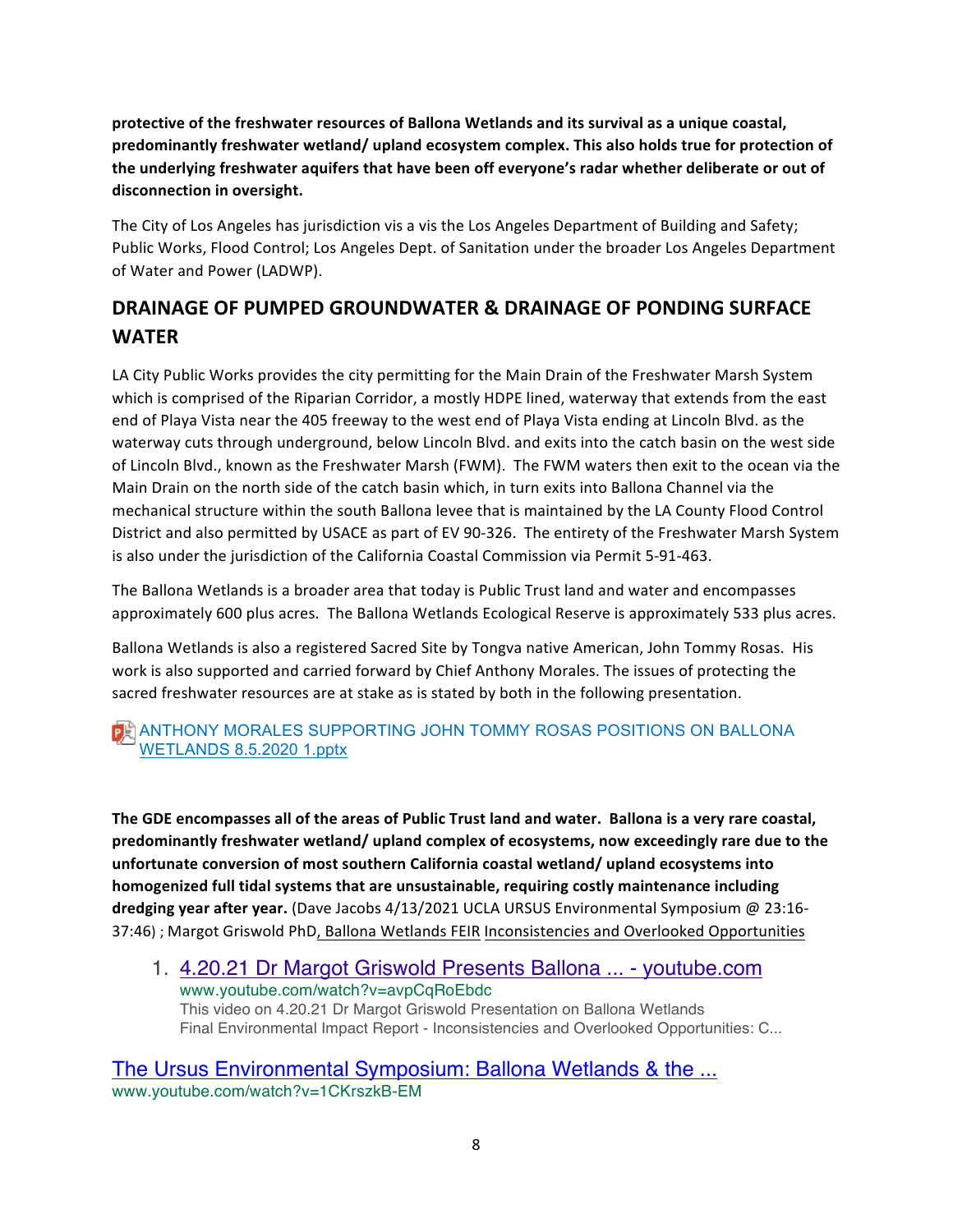After decades of legal battles, discoveries of oilfield gas issues that gave rise to a willing seller, Ballona was acquired with public bond funds explicitly directing the protection of the unique habitat that is **Ballona Wetlands.** 

https://www.flickr.com/photos/stonebird/ - Jonathan Coffin photography of Ballona Wetlands.

Interrelations especially during drought and/or little rainfall are especially important to be proactive in protecting Ballona's freshwater resources.

Ballona was provided the highest protective status the state offers when, in 2003/4, the Wildlife **Conservation Board, the policy decision making body for the California Department of Fish & Wildlife (CDFW), approved the inclusion of Ballona into the Ecological Reserve status sites (132) in California.** With this protective status change, specific Purposes and Goals were assigned to Ballona that designated the whys and whats of Ballona that had to be protected. Each individual Ecological Reserve that enters this special status has its own unique Purpose and Goals under California Code of **Regulations (CCR) Title 14, Section 630 (Ecological Reserve) laws for the protection of sensitive** habitats and species. Ballona's Section 630 language specifically asserted protection to its freshwater resources alongside its saltmarsh habitat while citing the Belding's Savannah Sparrow and its nesting habitat, pickleweed, as critical to preserve. During the hearing for the Section 630 status approval, CDFW's biologist informed the public that with the approval of the Ecological Reserve status that day, the following day a Section 1016 study could begin. A CDFW 1016 study would have been roughly equivalent to a GDE study. Unfortunately, that study was never fulfilled and is therefore not a part of the FEIR. The failure to perform the basic hydrology studies for the protection of the Ballona Wetlands Ecological Reserve, provides even more exigency to the need for fulfillment of a GDE study **via SGMA.**

The Reserve is home to a myriad of threatened and endangered species including the Belding's Savannah Sparrow, Least Tern, and special status species including Burrowing Owls, White-tailed Kite, Least Bell's Vireo, Saltmarsh Harvest Mouse, Ornate Shrew, Grey Fox. Over 200 species of wild birds rely on the Ballona Wetlands for their survival. Over 1,000 types of native animals and plants exist at Ballona. Today, it harbors rare, native grasslands, home to rabbits, moles, voles, insects, snakes, lizards, frogs and provides a foraging area for threatened flocks of meadowlarks, and kites, Red Tail, **Northern Harrier & other hawks; Short Eared, Barn and Great Horned Owls. Larger mammals prowl** through Ballona, including coyotes, fox and skunks. Insects on the wing over Ballona provide sustenance for bats, swallows and swifts. Wide areas of pickleweed exist both north and south of the Ballona Channel, necessary for Belding's to outcompete other sparrow species for nesting habitat. Willows spread across its breath that in certain areas-- the threatened Least Bell's Vireo is **documented as nesting. Upland species of native coyote bush, saltbush, and a myriad of mallows,** meadows of Yerba Mansa and Goldenrod, Buckwheat and Coastal Sages, special status - Lewis' **Evening Primrose grow across Ballona.** Rare salt pans that secure the existence of copapods during **the dry season extend across Area B and are found in Area A. Ponding in the rainy season precipitates the emergence of the tiny copapods, to swim in the freshwater ponds that in turn entice wading bird** species that migrate here for this special orgy bonus food supply. Similarly, the emergence of chorus frogs across Ballona swells with the winter rains that typically pond across the entire Reserve.

All of the above require the seasonal, rainwater ponding and a fresh, groundwater table to remain at or near surface for the habitat and the species that rely upon that habitat to remain and flourish.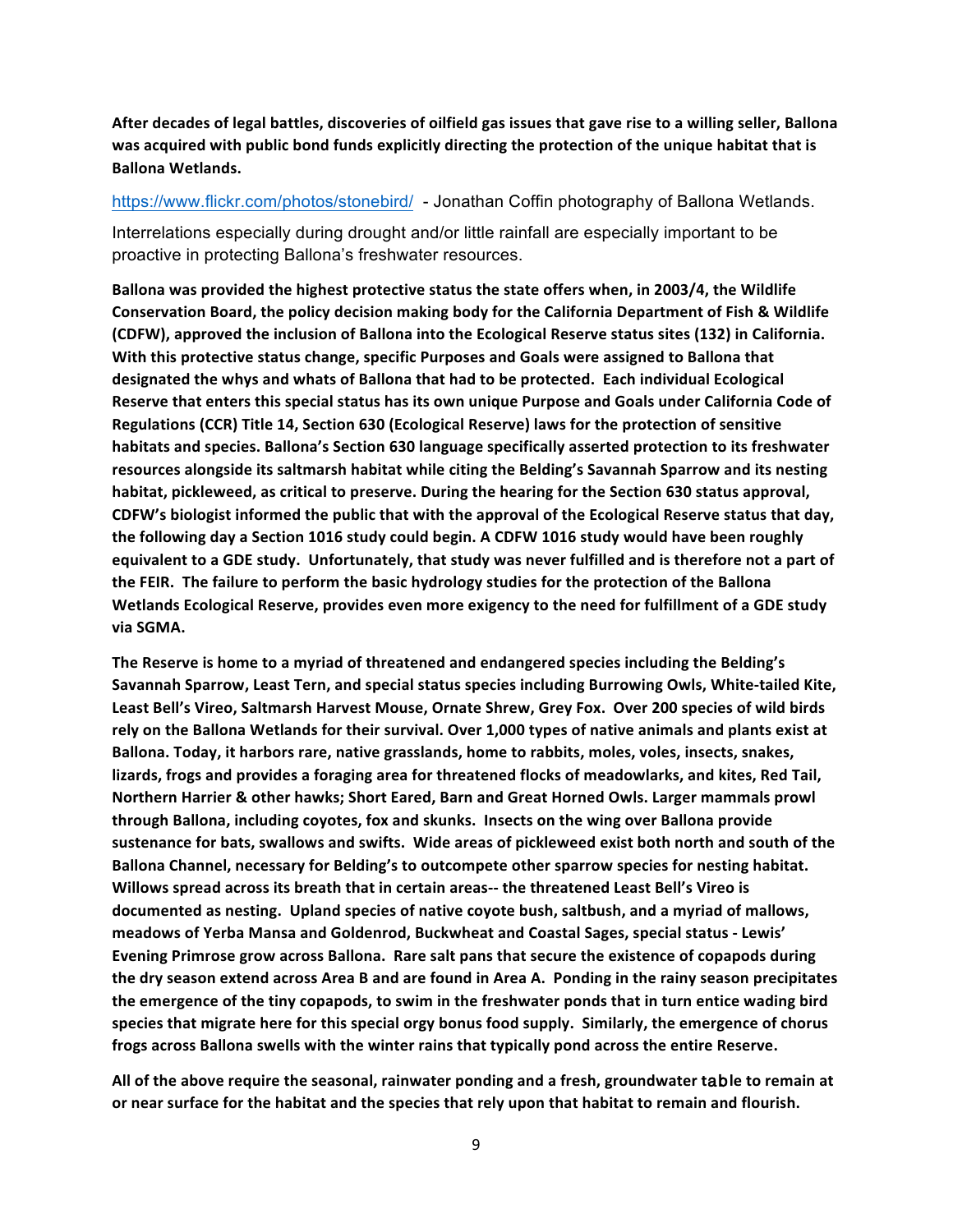#### **GSP DRAFT discussion of phreatophytes-**

Perhaps, the GSA construes and/or starts fundamentally from a point of view that considers native vegetation of an Ecological Reserve as a threat to water supply? A GDE may be considered in a far more universal, reasonable manner of investigation and protection to ensure that the ordinarily present freshwater is there to provide water to the root systems of plants of Ballona rather than allowing for, as is the case of Ballona, diversion and throw away of its water resources. Ballona's freshwater needs are not a waste to society, as society has paid millions of dollars to protect Ballona and its natural resources.

"Phreatophytes are plants that depend for their water supply upon ground water that lies within reach of their roots." T.W. Robinson Abstract; U.S. Dept. of the Interior-Geological Survey Water-Supply Paper 1423. https://pubs.usgs.gov/wsp/1423/report.pdf

The paper does acknowledge that definitions of phreatophytes and non- phreatophytes becomes really vague to indistinguishable per whether a plant obtains it water supply from soil moisture or from ground water (which also is acknowledged as difficult to determine). However, the paper continues, "The nonphreatophytic plants indirectly affect the water supply of a region by utilizing water in the soil column that might otherwise reach the water table as recharge. Phreatophytic plants, on the other hand, directly affect the available water supply by drawing from the ground-water reservoir as described earlier, thus reducing ground-water storage and related streamflow." p. 8 Paper 1423.

### 1. SGMA Planning | Groundwater Resource Hub groundwaterresourcehub.org/sgma-tools

Plant rooting depth information can provide a useful insight on what groundwater levels may be needed to sustain GDEs. This species-specific rooting depth database of California groundwater-dependent plants provides a reference point for understanding whether GDEs are hydrologically connected to groundwater. Learn More

## 1. Plant Rooting Depth Database | Groundwater Resource Hub groundwaterresourcehub.org/sgma-tools/gde...

The maximum rooting depth information in the Plant Rooting Depth Database is useful when verifying whether vegetation in the Natural Communities Commonly Associated with Groundwater (NCCAG Dataset) are connected to groundwater. A 30 ft depth-to-groundwater threshold, which is based on averaged global rooting depth data for phreatophytes [1], is relevant for most plants identified in the NC Dataset since most plants have a max rooting depth of less than 30 feet.

This paper features plants that rely upon groundwater to survive as a negative in the role of water supply. It includes many vegetation types of Ballona that endangered species expressly rely upon as nesting habitat, ie. Belding Savannah Sparrow's need for large swaths of pickleweed for nesting habitat in order to out compete other sparrow types using the area. The Belding and its nesting habitat are expressly singled out for protection under the Purpose and Goals of the Ecological Reserve, Section 630 status to Ballona Wetlands. Use of this terminology by the GSA consultants Dudek, raises concern for its Draft GSP investigation to include only 40 acres of Ballona as a GDE. Rare grasses of Ballona and other vegetation that are considered to not have 'high economic value' does not preclude their critical value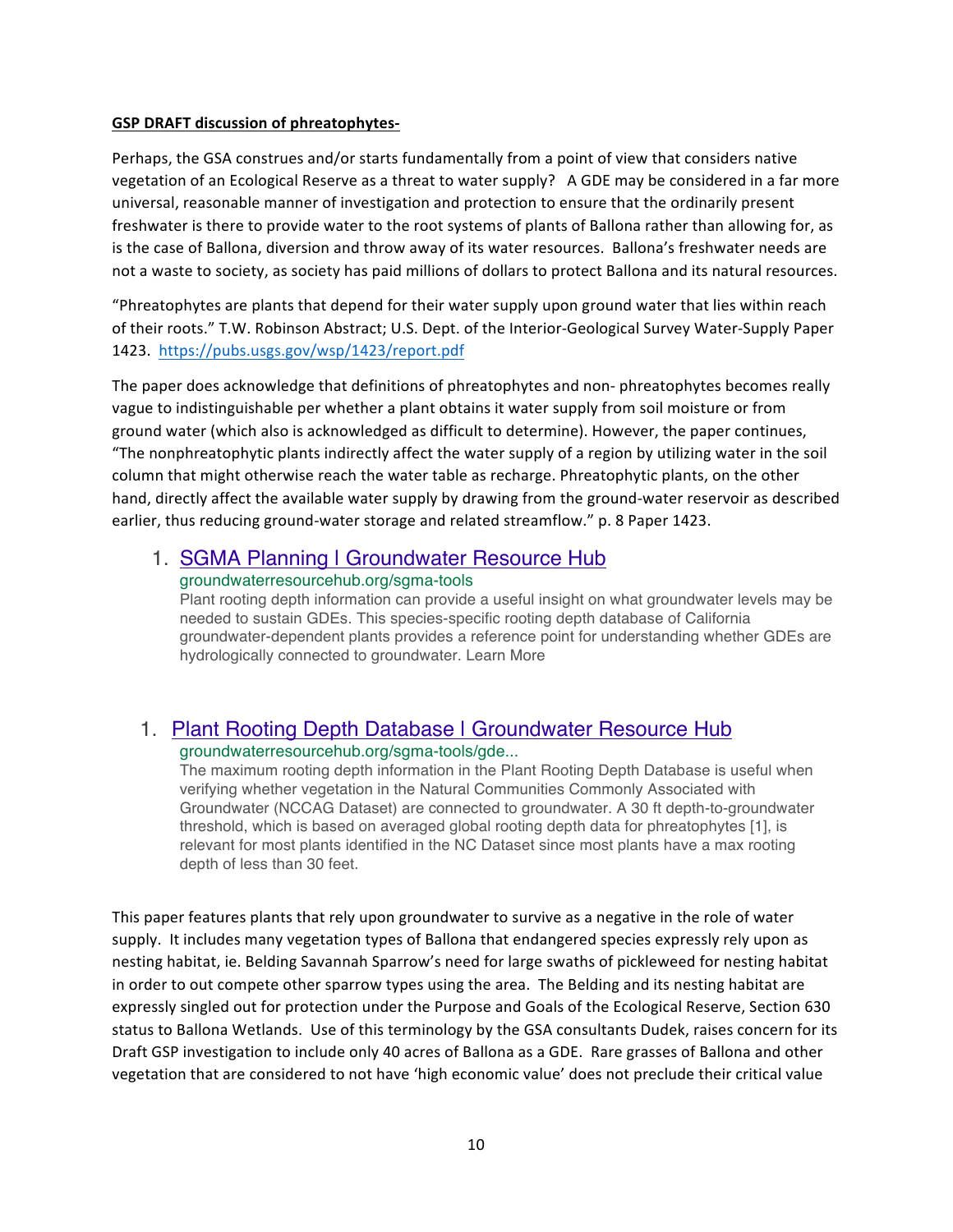to wildlife species that rely upon them. Critical vegetation for Ballona includes pickleweed, willows and other vegetation.

"In fact, it was pointed out by Douglas (1954, p. 8-12) that the word 'phreatophyte" is becoming a group of destructive enemies that formerly were regarded as nuisances." P. 8 of 92 Paper 1423.

**SGMA does utilize the NCCAG Data Set as a starting point for review of a GDE but also provides**  numerous disclaimers as to not using it as a sole source in determining the management of water resources for any given GDE.

groundwaterresourcehub.org/sgma-tools/gde

## **DRAINAGE OF PUMPED GROUNDWATER & DRAINAGE OF PONDING SURFACE WATER**

LA City Public Works provides the city permitting for the Main Drain of the Freshwater Marsh System which is comprised of the Riparian Corridor, a mostly HDPE lined, waterway that extends from the east end of Playa Vista near the 405 freeway to the west end of Playa Vista ending at Lincoln Blvd. as the waterway cuts through underground, below Lincoln Blvd. and exits into the catch basin on the west side of Lincoln Blvd., known as the Freshwater Marsh (FWM). The FWM waters then exit to the ocean via the Main Drain on the north side of the catch basin which, in turn exits into Ballona Channel via the mechanical structure within the south Ballona levee that is maintained by the LA County Flood Control District and also permitted by USACE 90-326-EV. The entirety of the Freshwater Marsh System is also under the jurisdiction of the California Coastal Commission via Permit 5-91-463.

**UNPERMITTED DRAINS in Ballona Wetlands** are under the jurisdiction of the California Coastal Commission (CCC). The CCC ordered the unpermitted drains sealed and ultimately their removal in order to protect Ballona's freshwater resources and its habitat.

# *Draft GSP Page 15 of 230; Table 2-5, Basin Plan Beneficial Uses, Select Water Quality Objectives, and Water Quality Impairments for Receiving Waters within the Santa Monica Subbasin*

Ballona Wetlands has the designations as **EST, WILD, RARE, MIGR, SPWN, WET,** REC1, REC2, and none of lands and groundwater/ seasonal ponds within the boundaries of the Ecological Reserve or the greater Ballona Wetlands area of the State Lands Commission (SLC) property are currently known to be impaired (LARWQCB NFAs (No Further Actions designations for clean-up needs)).

**(BIOL)** is not attributed to Ballona Wetlands Ecological Reserve in the designations of the Basin Plan Beneficial Uses. Why is this? Considering Ballona's designation as a Title 14 Section 630- Ecological Reserve status should provide for the Basin Plan to include the BIOL designation to Ballona Wetlands and the Ballona Wetlands Ecological Reserve.

*28 Preservation of Biological Habitats (BIOL): Uses of water that support designated areas or habitats, such as Areas of Special Biological Significance (ASBS), established refuges, parks, sanctuaries, ecological reserves, or other areas where the preservation or enhancement of natural resources requires special protection.* (pg. 17 of 230 GSP Draft, emphasis added)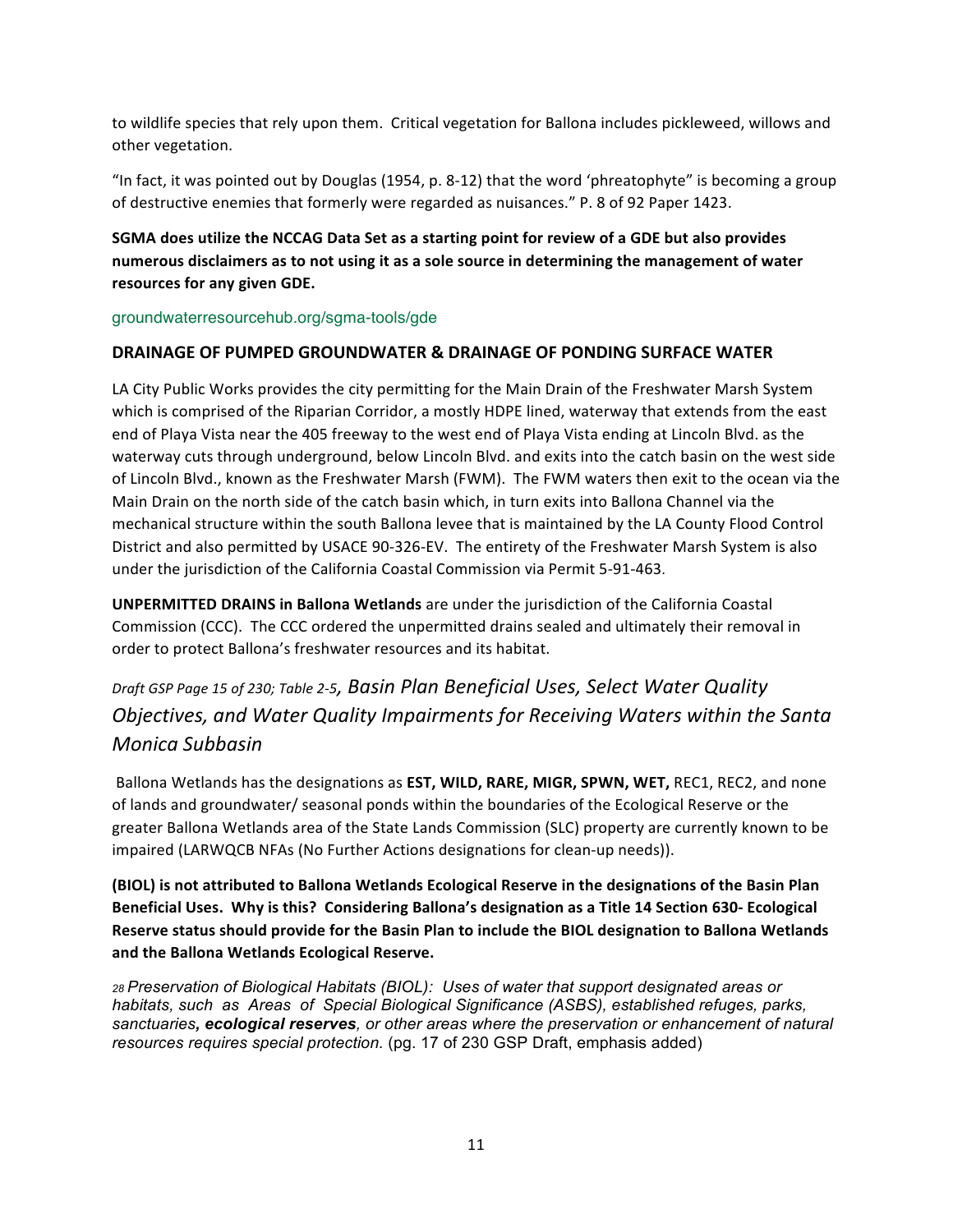The Water Quality Impairment (303(d)Listing) designation would and/or will likely be extended into Ballona Wetlands Ecological Reserve and the SLC property, if the 303 impaired waters of Ballona Channel, Ballona Lagoon/Venice Canals and toxics from the ocean are allowed to enter into the Ecological Reserve as planned by CDFW. The Draft GSP, in prudent review of potential future negative impacts upon the GDE, should include an evaluation and/or comment upon this matter of great public concern. Page 14 of 230 lists the designations cited above from Chapter Two of the Draft GSP.

Grassroots Coalition believes the text cited within the column Water Quality Impairments (303(d)Listed) to be off-point and/or inaccurate/unreasonable per this listing. "Exotic Vegetation, Habitat Alterations, Reduced Tidal Flushing, Trash":

- 1. Ballona does have nonnative vegetation that has been acknowledged however, the nonnative vegetation does not pose a threat to water quality or quantity and serves, in many instances to act beneficially for species nesting, foraging, and provides cover for wildlife while any restoration process is sorted. Some of its non- native vegetation supports species awaiting 'endangered' status listing, such as Eucalyptus Trees that provide critical overwintering sites for Monarch Butterflys.
- 2. Habitat alterations do not create water impairment issues unless that alteration introduces contaminated water into the Ecological Reserve which will only occur if the CDFW Plan is allowed.

Currently, the approved FEIR Plan of CDFW is acknowledged by CDFW as inaccurate and must be redone for a third attempt per its Ballona Channel, flood control data. Additionally, due to numerous deficiencies under the California Environmental Quality Act, at least five CEQA lawsuits have been merged against CDFW. The State Coastal Conservancy has been recently sued for its approval of the CDFW Plan via its grant award to CDFW for another attempt to perform adequate Ballona Channel flood control studies.

3. "Reduced Tidal Flushing." The Draft GSP states, without data support, that reduced tidal flushing is the impairment to Ballona's existence.

Tidal flushing of Ballona Wetlands Ecological Reserve as cited in Historical Ecology of Ballona Creek Watershed, Dark et al.2011, and by Dave Jacobs, UCLA URSUS Symposium 2021), demonstrates that Ballona did not have regular tidal flushing, hence this text is misleading and without merit. Tidal flushing provides for contaminated saltwater intrusion into Ballona. The Ballona Channel waters are also impaired/toxic. Intrusion into Ballona of the contaminated Channel water is a concern and not discussed by the Draft GSP. The current tide gates (1135 USACE Project) did not fulfill legal requirements for the insertion of the gates as cited by USFWS Field Supervisor, Ken S. Berg and John Hanlon, Chief, Branch of Federal Projects in a 1998 letter to Col. Robert L. Davis (Conclusion portion of letter seen below). The improper insertion of the tide gates is still being contested for the unfulfilled legal and environmental evaluation needs. (Documents by John Tommy Rosas of Tongva Ancestral Territorial Tribal Nation (TATTN). GC is not aware of any 408 studies done since the 1998 timeframe on the tide gates installed in the western end of the Ecological Reserve that would evaluate the potential negative impacts of contaminated saltwater intrusion upon the underlying freshwater aquifers and/or other potential negative impacts as cited in the USFWS August 4, 1998 letter to USACE.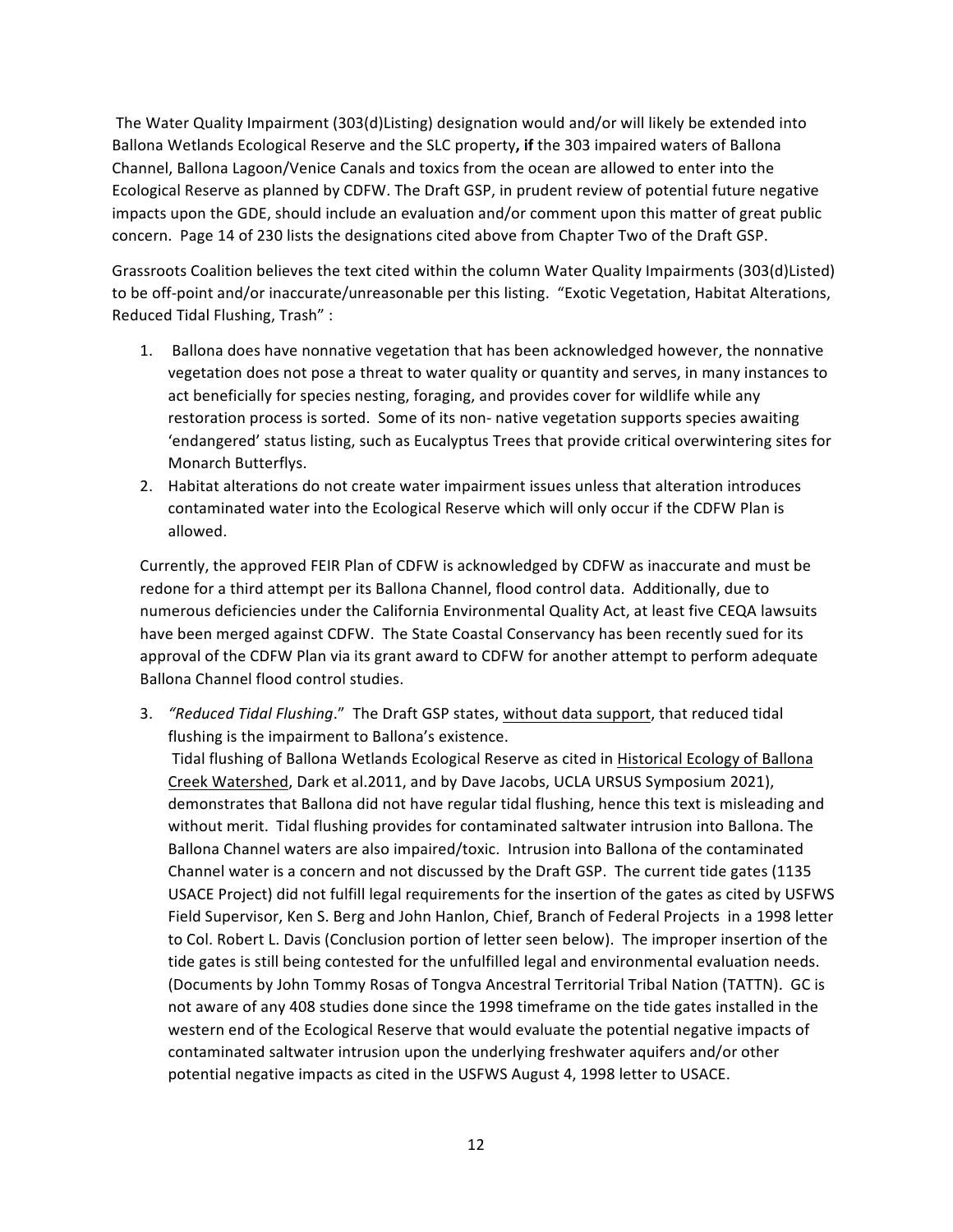Col. Robert L. Davis

 $-2-$ 

In conclusion, based on the information provided in the draft report, and clarifying conversations with your staff, the Service generally supports this proposed 1135 project. We note that because section 1135 funds are scarce, we assume the Corps has determined that other restoration opportunities do not exist that could provide greater benefits for fish and wildlife resources.

We hope that the Corps will improve upon future efforts to coordinate with the Service on section 1135 projects. The Corps indicated in the draft project report that they would only fund the Service to prepare a Fish and Wildlife Coordination Act (Coordination Act) report addressing existing conditions, alternatives analyses, and final recommendations. This report would be prepared after the project alternative is selected. The existing conditions and alternatives analyses are typically presented in planning aid reports during the development of the project alternative. According to the Coordination Act, the Corps should coordinate with the Service early on and during the entire planning process of a water resources development project. Pursuant to the National Transfer Funding Agreement, which implements the requirements of the Coordination Act, we believe this process has been severely truncated for this 1135 project. We believe any water resource development project, including a comprehensive plan for Ballona wetlands, warrants early Service involvement as set forth in the Transfer Funding Agreement, including preparation of the appropriate planning documents, alternatives analysis, and finally a Coordination Act Report for a comprehensive plan.

If you have any questions, please feel free to contact John Hanlon, Chief, Branch of Federal Projects, at (760) 431-9440.

Sincerely,

beent Decour Field Supervisor

.

COE, Los Angeles, CA (Attn: Mssrs. Copeland, Kaiser, and Young) cc:

 $G - 26$ 

Ballona is a predominantly freshwater, upland, wetland complex of ecosystems that include riparian and brackish/salt marsh habitat, all uniquely situated over freshwater aquifers classified by LARWQCB as Potential Drinking Water. The seasonal rains and the underground fresh watershed have been at or near the surface (Playa Vista EIR). Ongoing dewatering of the freshwater via pumping, draining and otherwise compromising these waters has not been addressed by the Draft GSP.

Proper process and data gathering needs to be accomplished.

4. Trash. Trash exists wherever humans travel. It is interesting that Ballona Wetlands has been singled out as having trash as a 303 impairment, while Santa Monica Canyon, Rustic Canyon, Sullivan Canyon and our Santa Monica Mountain trail and fire roads---all have trash, and homeless/transients living, passing through at any given moment and area, and trash is not mentioned from these areas in the Draft GSP. The Ecological Reserve has no water runoff into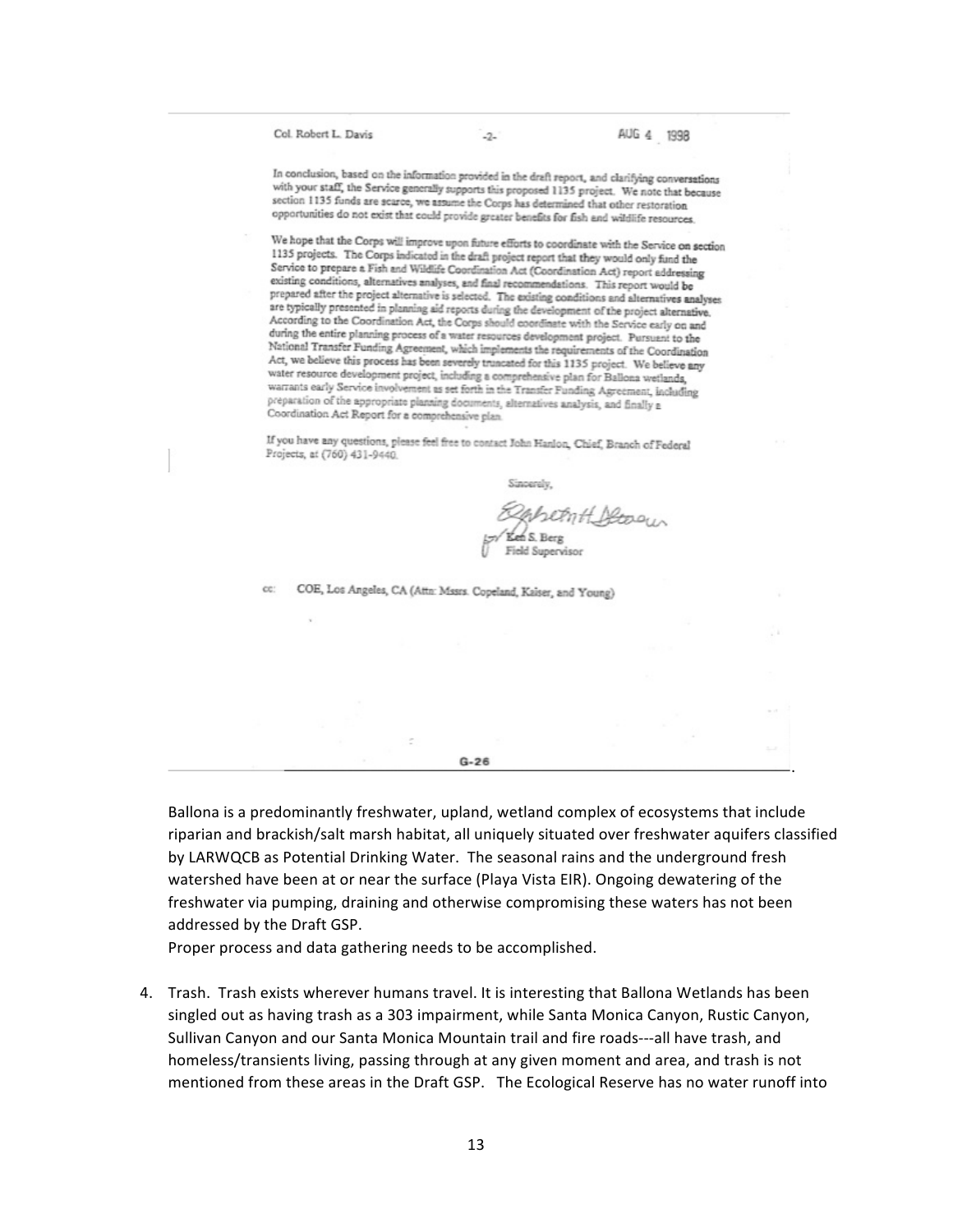Ballona Channel that would avail itself to carrying trash. The exit areas of Ballona's drainage areas are confined to outlets that, as far as GC is aware, do not allow for trash to exit. The Ballona Channel however, is heavily impacted with trash that becomes apparent during storm events that flush many storm drains areas from inland, into Ballona Channel and out to sea. Hence, not just toxins but also trash make their way down the Ballona Channel to the Santa Monica Bay. It is also due to this problem, that opening up Ballona Wetlands Ecological Reserve via the CDFW Plan to remove the current levees, dig out Ballona and reestablish new, larger levees on the perimeter of a new, tidal bay would expose most of the Ecological Reserve to this toxic/ trash reality of Ballona Channel waters and Santa Monica Bay trashed/ contaminated saltwater. The Draft GSP has no address of these issues and the FEIR does not address these problematical issues. There is a need to address these issues for the GDE, Ballona Wetlands Ecological Reserve.

# Table 2-6 SWRCB and Los Angeles RWQCB General Permits Applicable to the *Plan Area (Draft pg. 17 of 230)*

*"Notes: There currently are no active individual SWRCB or RWQCB permits applicable to the Plan Area BMP –Best management practice"* pg. 18 of 230 Chapter 2 Draft GSP.

The Draft note above is extremely confusing. Playa Vista does have LARWQCB wastewater discharge under CAO No. 98-125 which includes NPDES permits for treated/cleansed groundwater to surface waters of Ballona Channel and the catch basin known as the Freshwater Marsh which is Public Trust property stewarded by the State Lands Commission and CDFW in its participation as a board member of the Ballona Conservancy (a Playa Vista private development group).

There are also NPDES permits for the building sites and other areas of Playa Vista that discharge pumped, clean groundwater to the LA Sanitary Sewer under industrial wastewater discharge permits.

The GSP appears to have excluded these dewatering permits, both of which do not adhere to Best Management Practices and instead waste clean and/or cleansed groundwater from the Playa Vista development project by sending the freshwater to either the sanitary sewer or out to sea. Playa Vista is now under additional ownership by Brookfield Residential.

Best Management Practices that would allow for all of this clean groundwater to be utilized by the GDE-Ballona Wetlands have not been addressed in this Draft GSP. The data gaps pertaining to this wasting of clean freshwater appear to include lack of input from multiple agencies and city/county entities that have allowed the pumping and diversion of clean groundwater away from the GDE without consideration of the GDE and/or each other.

Please note page 6, paragraph 2 pertaining to LARWQCB, NPDES permit denial to Playa Vista after Grassroots Coalition requested, on behalf of the GDE, Ballona Wetlands, for the NPDES permit to allow for discharge to Ballona Wetlands and NOT to allow the Playa Vista request for discharge of the clean groundwater to Sanitation.

*"City of Los Angeles General Plan Open Space Element Policy 1. Ecologically important areas are generally considered as open space and shall be so designated. The following shall apply: a. To the extent feasible, ecologically important areas*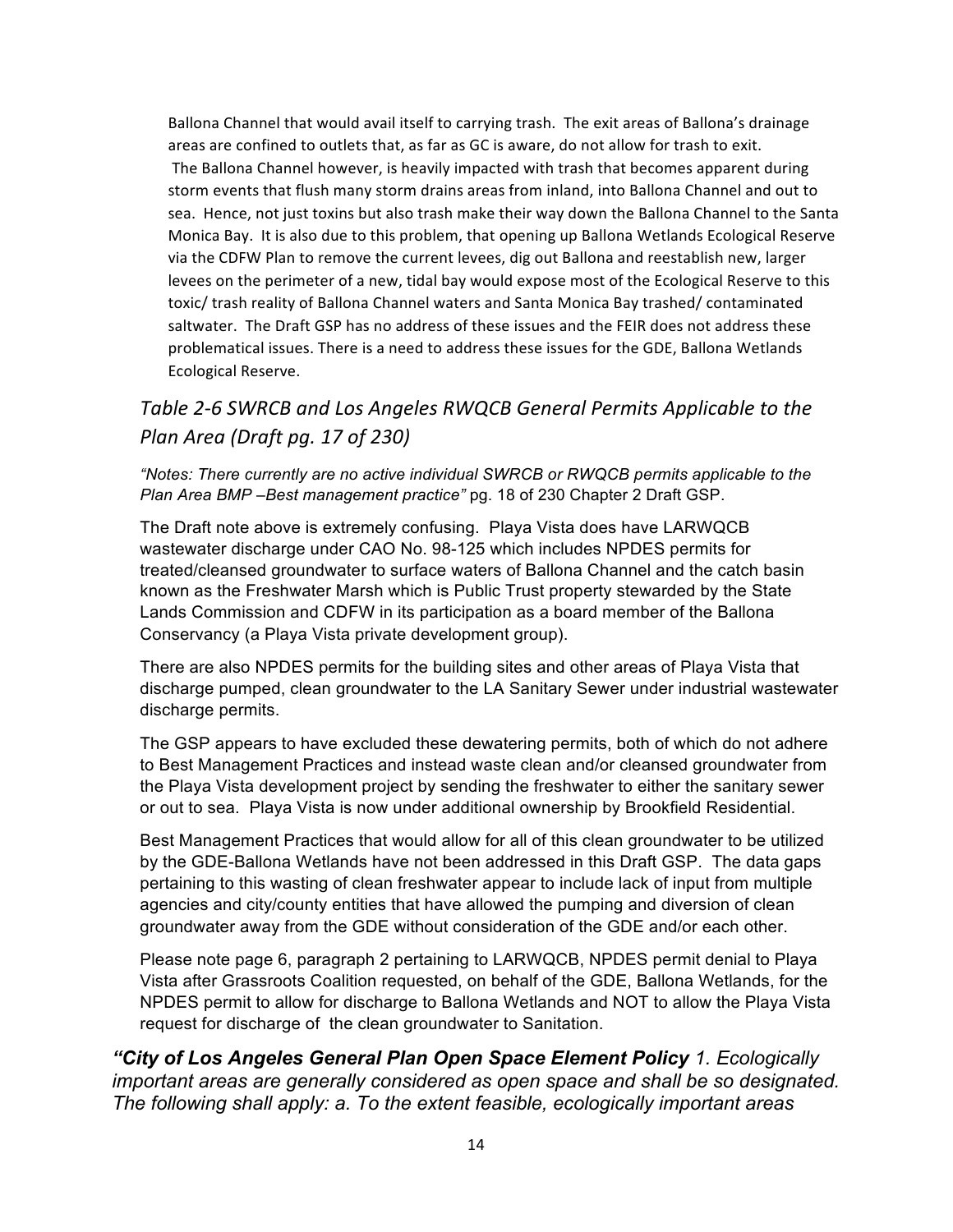## *should be kept in a natural state. Policy 2. Flood endangered areas should be set aside for appropriate open space"* Pg. 32 of 230 GSP Draft

The General Plan above would appear to disallow the CDFW Plan and support restoration. While the Draft GSP includes this information, the Open Space Policy is not discussed in the Draft GSP in pertinent relationship to the GDE, Ballona Wetlands/ Ballona Wetlands Ecological Reserve.

The protection of the underlying freshwater aquifers of the Ballona region, classified by LARWQCB as Potential Drinking Water, should be evaluated for how to best protect this source of freshwater as Drinking Water as well as its role in sustaining Ballona Wetlands Ecological Reserve.

And, the *Open Space Element's Goal 0S4: Recharge Groundwater Resources* (Draft pg. 33 of 230) would also appear to support the cessation of diversion of groundwater and ponding rainwater away from Ballona to instead allow for Ballona to act as a wetland, allowing the freshwater to recharge its underlying aquifers.

#### *The General Plan per OS 4.2 and OS 4.3*

This section of the General Plan also lend itself to protection from wasting Ballona's freshwater from being thrown away into either the sanitary sewer or the ocean. However, the Draft GSP does not provide discussion of this in context with the GDE, Ballona Wetlands and Ballona Wetlands Ecological Reserve.

*"OS 4.2 Shallow Groundwater -Further enhance the City's efforts to minimize shallow groundwater being discharged into the storm water system and encourage alternative means such as groundwater recharging when dewatering subterranean structures*

*.OS 4.3 Recycled Stormwater -Explore methods of retaining and using storm water that would otherwise go into storm drains as runoff. "*

Efforts to utilize parks for stormwater capture and recharge such as is being done by many cities (ie. Beverly Hills General Plan/ Open Space Element) which today for Ballona Wetlands, would encompass sealing the drainage channels that exit to the Ballona Channel but for during very large storm events where the Channel could still act as a backup plan for discharge to prevent any potential street flooding. Such closure has already been supported by scientists knowledgeable about Ballona.( UCLA URSUS Environmental Symposium 4/13/21 Dave Jacobs 23:16-37:46 youtube Presentation discussing negative impacts of full tidal saltwater intrusion and discussing the freshwater nature of Ballona Wetlands)

*"Table 2-11. Stakeholder Categories in the Plan Area" pg. 46 of 230 Draft GSP*

| Category of Interest             | <b>Examples of Stakeholder Groups</b> | <b>Engagement Purpose</b>     |
|----------------------------------|---------------------------------------|-------------------------------|
| <b>Environment and Ecosystem</b> | <b>Ballona Creek Renaissance</b>      | Inform and involve to sustain |
|                                  | <b>Friends of Ballona Wetlands</b>    | vital ecosystems              |
|                                  | <b>Heal the Bav</b>                   |                               |

Grassroots Coalition, Sierra Club- Airport Marina Group, and Ballona Ecosystem Education Project are not included in the stakeholder groups cited above in the Draft GSP. We have attended at least 3 of the 6 public meetings. Despite our requests provided to the leadership of the Santa Monica GSA over the past year, for inclusion of the Department of Sanitation and LARWQCB to participate in public meetings, as both are key to protection of the freshwater resources of Ballona, we have not had the opportunity to speak directly with their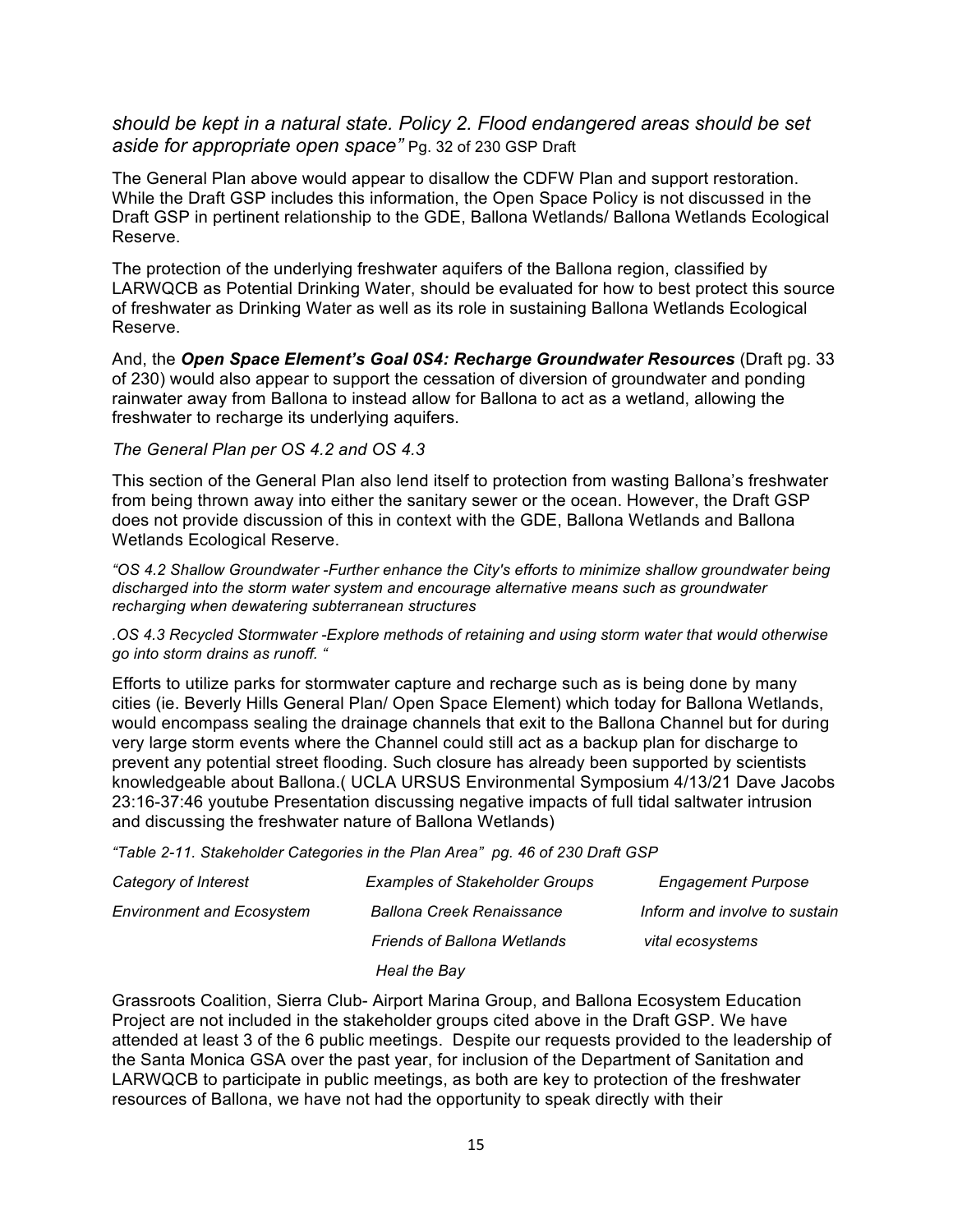representatives at any public GSA meeting. We do appreciate the availability of Santa Monica's Lisette Gold who has made herself readily available. However, it is clear from the extensive data gaps in the Draft GSP pertaining to the Ballona Wetlands GDE, that such interface is needed between GSA members and stakeholders. Such interface, which the City of Santa Monica is authorized to request, would, no doubt, help bring GSA parties to the table, to discuss the harmful, wasteful diversion of groundwater away from Ballona Wetlands. Especially since certain GSA members are party to the dewatering permits to Playa Vista.

"*2.2.2 Surface Water and Drainage Features*" (GSP Draft p 48 of 230)

**Faults** pg. 57 of 230—The GSP contains no discussion of Lincoln Blvd. as an area of 'disrupted strata' and potential fault as discussed by the City of Los Angeles' oil and gas expert Exploration Technologies Inc, in the Chief Legislative Analyst's Report on Ballona Wetlands/ Playa Vista and ETI Regional Geochemical Assessment of BTEX and H2S Gas Occurrences. (prepared for LADBS)

*"The only known wells that produce groundwater from the Ballona aquifer are associated with groundwater quality remediation and dewatering activities at the Playa Vista development in the southern part of the Subbasin adjacent to the Ballona Escarpment (Playa Capital Company 2020).In the third quarter of 2020 these wells produced approximately 174-acrefeet of groundwater from the Ballona aquifer (Playa Capital Company 2020). Analysis of hydrographic for this GSP (Section 2.4.1.3) indicate that the Ballona aquifer is hydraulically connected to the underlying Silverado aquifer in the Playa Vista area. Pgs. 59-60 of 230 Chapter 2 Draft GSP*." Emphasis added.

The information above from the GSP Draft, appears to agree with the DWR/Playa Vista EIR mapping which also points out the hydraulic connections between the aquifers however, there is no additional mention of the area west of Playa Vista and inclusion of the Poland et al and House Document 389's comments per hydrologic connections that exist west of Lincoln Blvd. for these same aquifers/aquitards. This issue needs address in the Draft GSP.

The Draft GSP section above also only vaguely mentions, 'dewatering activities at the Playa Vista development …" There is a need for full engagement and investigation and evaluation of the cumulative ongoing dewatering activities of Playa Vista and CDFW.

It is clear from Interra's (GSA's consultant firm performing water modeling) comment below that there are serious data gaps which need to be filled.

### INTERRA

*"6.2 Data Gaps The LACPGM regional-scale model was built using a new sequence stratigraphy geologic model of the Los Angeles Coastal Plain, and incorporates all available pumping, injection and recharge* datasets. Nevertheless, data gaps exist in certain areas of the LACPGM, including the Santa Monica Basin. Currently there are no multi-level monitoring wells between the Marina del Rey area and the *inland areas of the Basin, where most pumping occurs. As a result there are no water level and water quality* data to comprehensively evaluate the potential for groundwater flow from the Marina del Rey area. This represents a significant data gap in conceptualizing groundwater flow beneath the Marina del Rey area and the potential for salt water intrusion due to inland groundwater gradients. 7.0 *REFERENCES"*

*2.2.2 continued- Draft discussion per Ballona Channel and Storm Drain System*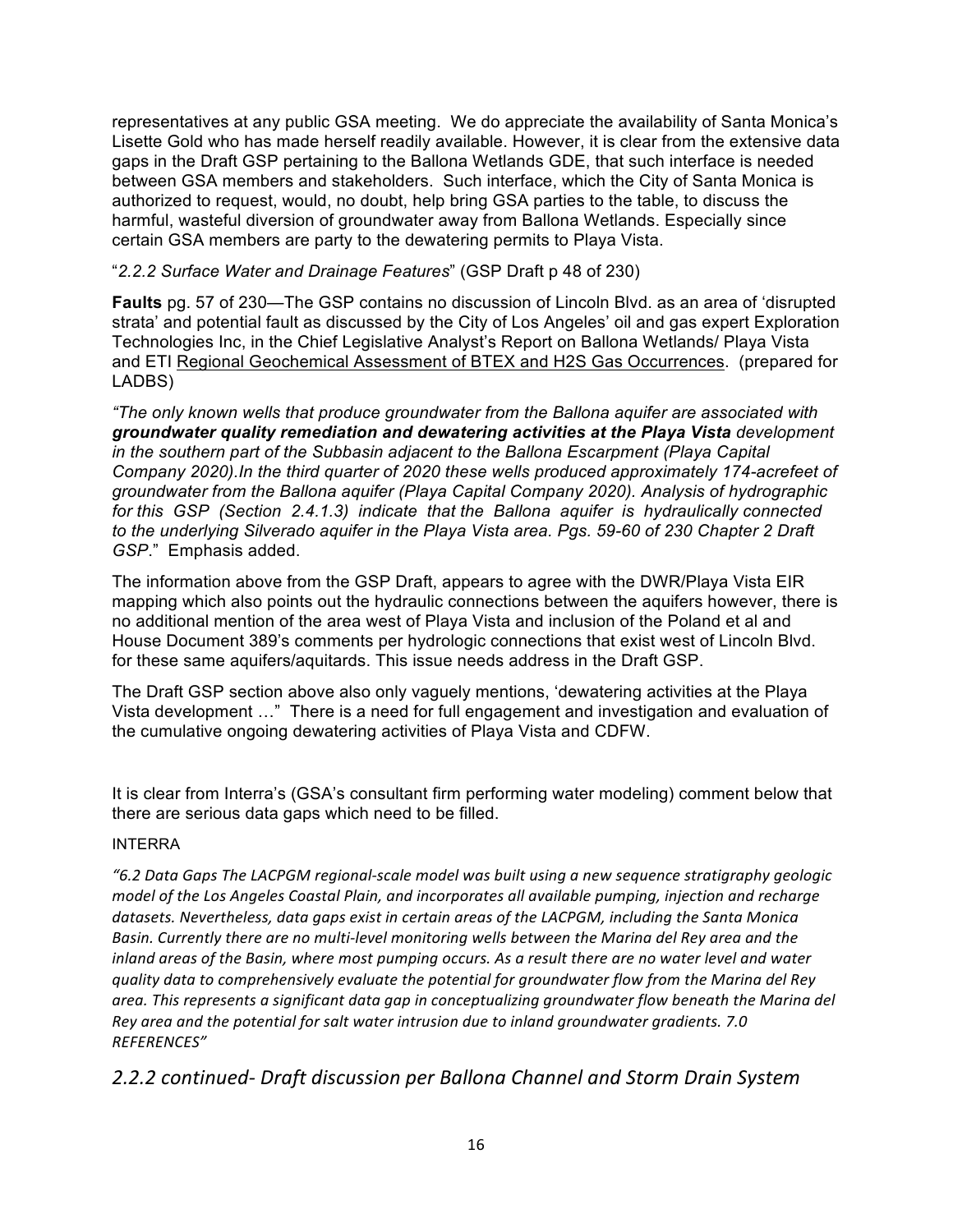While much of the precipitation does flow into concrete lined creekways throughout the Plan area, no studies have been performed to gather information on leakage of these systems and/or the seamed concrete bottoms that are free to leach into the soils below just as the underlying gases that accumulate under the concrete sections, are free to escape upwards (Centinela Creek). This holds true for the length of the Ballona Channel with its numerous seamed areas. West of Centinela Blvd. the Ballona Channel is not lined but has a soft bottom with the Channel sides having not cement but a slurry through which cracks have not had consequential negative impacts (LA Flood Control study, Playa Vista area) but do allow for vegetation growth and permeability to an unstudied amount in the BWER area.

The storm drain system is old and likely does not provide 100% containment as cited in the Draft GSP.

The groundwater in the Playa Vista/ Ballona Wetlands area is at or near the surface. (PV EIR)

## *2.4.7 Groundwater Dependent Ecosystems*

The NCCAG information provided by DWR is intended, as stated in the Draft GSP, as a 'starting point' only**. All of Ballona Wetlands/ Ballona Wetlands Ecological Reserve is a GDE within the context of the full parameters of a GSP within SGMA**. Natural Communities Commonly Associated with Groundwater ...map.dfg.ca.gov/metadata/ds2788.html

Additionally, the biodiversity that relies upon the many habitats of Ballona Wetlands Ecological Reserve are as interrelated as the surface water and groundwater. The interconnectedness is part of a GDE evaluation for ensuring best management practices are performed under SGMA to protect the ecosystems and the underlying freshwater aquifers.

It would appear that the preparer of this Draft GSP has focused upon drinking water needs of humans, as is common in many GSPs rather than delving into the needs of the largest and most critical remaining habitat area remaining along the Los Angeles coastline- Ballona Wetlands Ecological Reserve.

https://www.flickr.com/photos/stonebird/ - Jonathan Coffin photography of Ballona Wetlands.

Interrelationships during drought and/or little rainfall are especially important to understand as the plants/wildlife are ever more dependent.

## *2.4.7.3 Ballona Wetlands Ecological Reserve*

#### *Pg. 80 Draft Chapter 2*

"*In the vicinity of the BWER, a 40 feet thick clay layer separates the Bellflower aquifer from the underlying Ballona aquifer*. (see Section 2.3.1 Geology/ Appendix E USACE 2017)

The comment above appears to skew its citation's intent. Nevertheless, the DWR Map and studies done for the Playa Vista EIR demonstrate that the 'clay layer' discussed above varies in thickness and its existence is not uniformly distributed across Ballona. (Poland et al, HD 389, Exploration Technologies Inc.) This is ostensibly why the DWR Map and Playa Vista consultants determined the aquifers act as one. Additional studies across the Ballona Wetlands, via geotechnical borings, soundings and gas investigations and the development of the Playa Vista site itself, have revealed the groundwater as interfacing between the aquifers. (Exploration Technologies Inc; DWR Map; PV EIR geology, drilling logs SoCalGas)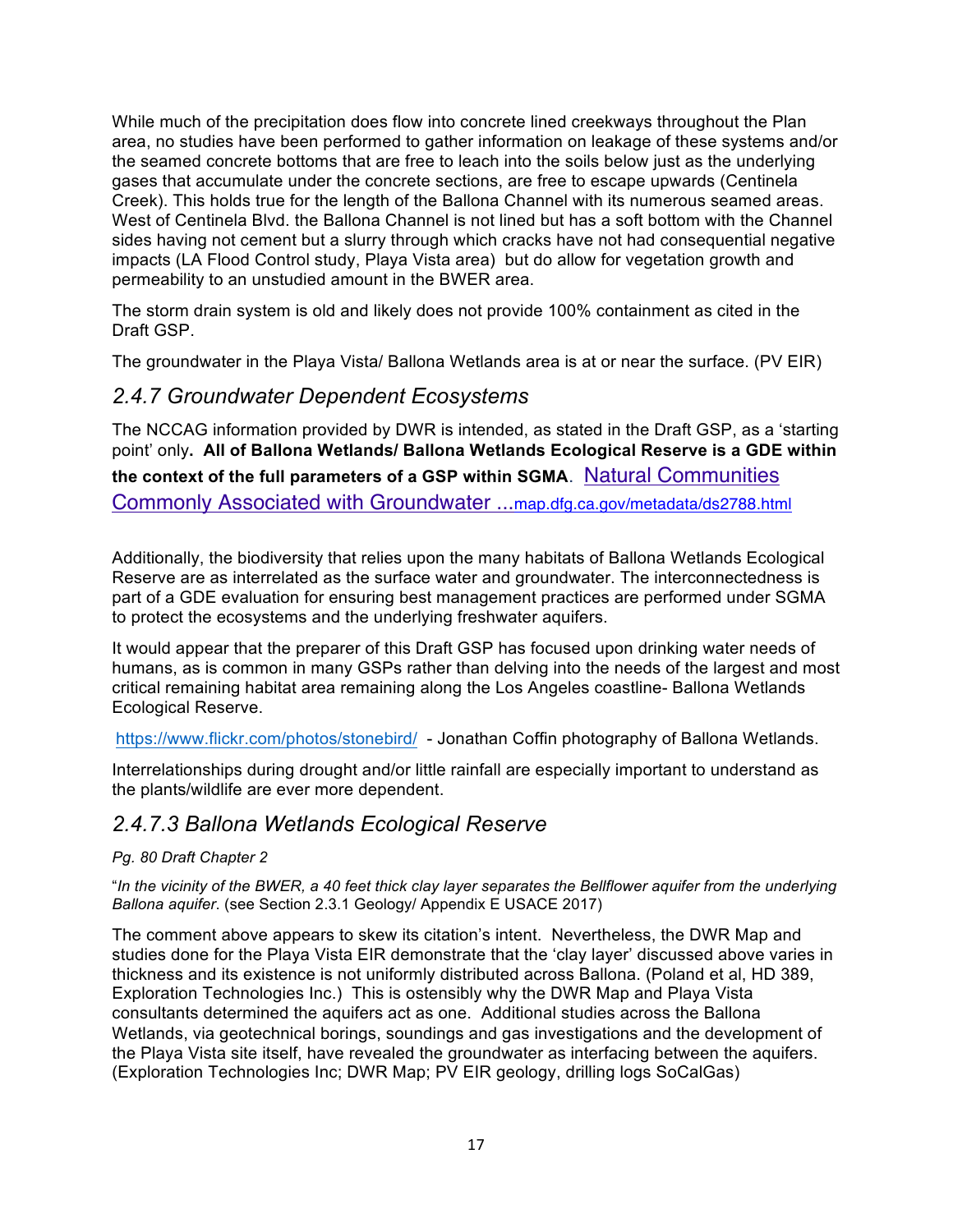*Tables 2-19. NCCAG Vegetation Communities in BWER* (pg. 80-81) are, in the Dudek Draft GSP, inexplicably lacking in native plant communities that reside in the Ballona Wetlands.

Grassroots Coalition acknowledges the Natural Communities Commonly Associated with Groundwater- Vegetation (NCCAG) that Dudek has utilized for its response to GDE engagement. However, what appears from the listing itself, as cited in the link below, is that **NCCAG is a starting point and contains numerous disclaimers pertaining to its pertinence and quality for any given GDE.** This disclaimer is not found in the Santa Monica Draft GSP for the average reader to understand the significance of the NCCAG only being a starting point as an aide to addressing a GDE study and not being a definitive regulation of study fulfilled in and of itself as it appears that Dudek has done and as cited by Ms. Weinberger in the August GSA Meeting. After Grassroots Coalition's request again for the GSA, Santa Monica leadership/ Dudek to ask for the LA Department of Sanitation and LARWQCB to come to the table and participate in providing the dewatering data and information for evaluation within the Draft GSP, Ms. Weinberger's reply at 1:31:21 (August 2021 GSA Meeting)

*…" I appreciate that and I think you know we have done the groundwater dependent ecosystem work under SGMA to the requirements of SGMA, but we're happy to go over that in more detail with you." August 2021 GSP Meeting transcript.*

Our take-away from this response is that our efforts at seeking assistance in the retrieval and evaluation of cumulative dewatering data and information has been dismissed as this issue was already completed in the Draft GSP by Dudek. And, while it was also expressed by Dudek's, Ms. Weinberger, that the Draft is a beginning process, the past year's lack of information gathering pertaining to Ballona Wetlands and its aquifers does not provide an indication that the data gaps will be pursued in a timely, meaningful, prudent fashion.

https://map.dfg.ca.gov/metadata/ds2788.html

**The Draft provides no meaningful explanation of its 40 acres of groundwater dependent vegetation conclusion**. The NCCAG is characterized by agencies as a starting point for investigation. And, the varying types of GDEs and their interconnectedness to seasonal surface water that promotes the dry season water table availability to vegetation is not discussed or reflected in the Draft's conclusory statements.

Various rare grassland areas in Area A and elsewhere in Ballona, along with extensive areas of rare species including but not limited to Lewis' Evening Primrose in Area A and Area C of BWER are excluded in the Draft GSP's discussion of GDE needs. The following link includes but is not complete of Ballona's vegetation:

#### 1. Ballona Native Plants Compendium ballonaplants.blogspot.com

Published by the Ballona Ecosystem Education Project PLANT LISTS AND MAPS: MASTER LIST OF Plants of the Ballona Wetlands, Baldwin Hills, El Segundo Dunes and smaller Open Spaces

For example, Area A, B, C have pickleweed growth that is critical as Belding's Savannah Sparrow habitat.

The seasonal rainwater ponding across Ballona is also dependent upon the underlying groundwater level for ponding to occur. If the normal water table level is not present, the seasonal rains can percolate downward more rapidly and ponding can be reduced and/or not timely occur to aid in seed dispersal, or allow for frog eggs and tadpoles to fulfill their cycle of life and so on. Removal of the surface ponding has occurred at Ballona due to Playa Vista's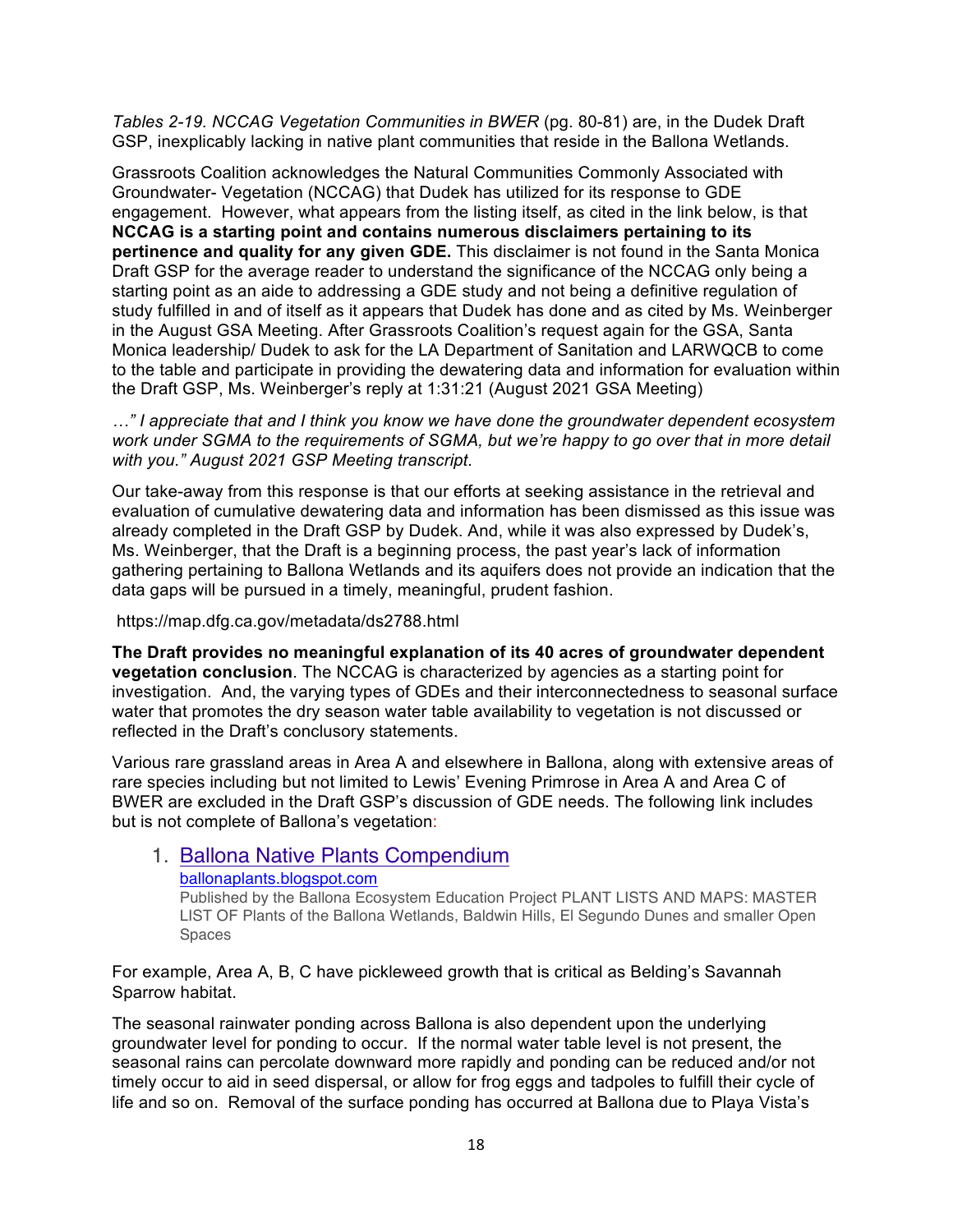and CDFW's illegal drains. These activities have harmed the hydrology of Ballona as cited by the California Coastal Commission. (CCC 2014 Letter to Playa Vista /CDFW) Negative impacts can occur when surface water percolation downward is removed or reduced which further reduces recharge to the freshwater aquifers. At Ballona, the time it takes for rainwater to pond has appeared to increase through the years as Playa Vista dewaters the upper water-table and aquifers. There has been no exploration or gathering of information to determine what is occurring overall and cumulatively between Playa Vista and CDFW's dewatering activities for the past 20 years.

Without data and information support, the private business used by CDFW, the Bay Foundation, has promoted claims of Ballona Channel as the sole source of freshwater to Ballona and that its channelization is the reason for Ballona drying out, thereby promoting CDFW's plan to dig out 3 million plus cubic yards of soil to convert Ballona into a full tidal, saltwater bay. This is a false premise being delivered to the public using public dollars.

The GSP Draft, without data support, also cites the lack of tidal flux into Ballona as its main reason for degradation. Such echoing of misinformation is contrary to legitimate SGMA and GDE study.

#### **What we do see as actual cause and effect-**

The sealing of the unpermitted drainage in Area B, in just a couple years has given rise to ponding and the widespread regrowth of pickleweed throughout this area. Belding's need wide areas of pickleweed growth to out compete other sparrows for nesting habitat. Grassroots Coalition's prevailing litigation and the California Coastal Commission's subsequent orders to seal the illegal drains, has resulted in the restoration of widespread pickleweed regrowth throughout this area. (Griswold PhD, photos, August 2021 GSP presentation).

# *"" 2 –Plan Area and Basin Setting Groundwater Sustainability Plan for the*

*Santa Monica Groundwater Subbasin12169July 20212-82a natural meander-shaped pattern, and removing historical dredge materials north of Ballona creek to create a floodplain (USACE 2017). These alterations are expected to establish 81 acres of new wetlands and 39 acres of new non-wetland waters of the U.S., as well as enhance 106 acres of native wetland and 58 acres of existing non-wetland waters of the U.S*" Draft GSP

The CDFW Plan noted above is set forth in a FEIR, and is currently under CEQA litigation by five environmental organizations due to numerous deficiencies and inaccuracies. Ballona Wetlands has been closed to daily tidal flow for hundreds of years. Only during irregular, severe rainfall events did enough freshwater flow to break through the coastal dune system to the ocean. This is why Ballona is a rare coastal, predominantly seasonal freshwater wetland (Historical Ecology of Ballona Creek Watershed, Dark et al 2011) The CDFW Plan to convert Ballona into a full tidal saltwater bay is not restoration as defined by the California Coastal Commission's definition of restoration. The USFWS in their response to the Draft EIR, comments that CDFW's thinly disguised cover story of 'creating upland' with over 3 million cubic yards of soils dug out from Ballona is simply filling of wetlands which is not permitted under the California Coastal Act. (USFWS Ballona Draft EIR response)

And, while the Ballona Channel's creation has impacted the wetland, the flow of fresh groundwater has continued throughout Ballona as is easily evidenced in: the construction records of the buildout of Playa Vista; boring log records; vegetation existence, including trees that would not continue to exist in saltwater; and the continued existence of the near surface aquifers. Seasonal ponding continues across Ballona, but for the illegal drainage of the ponding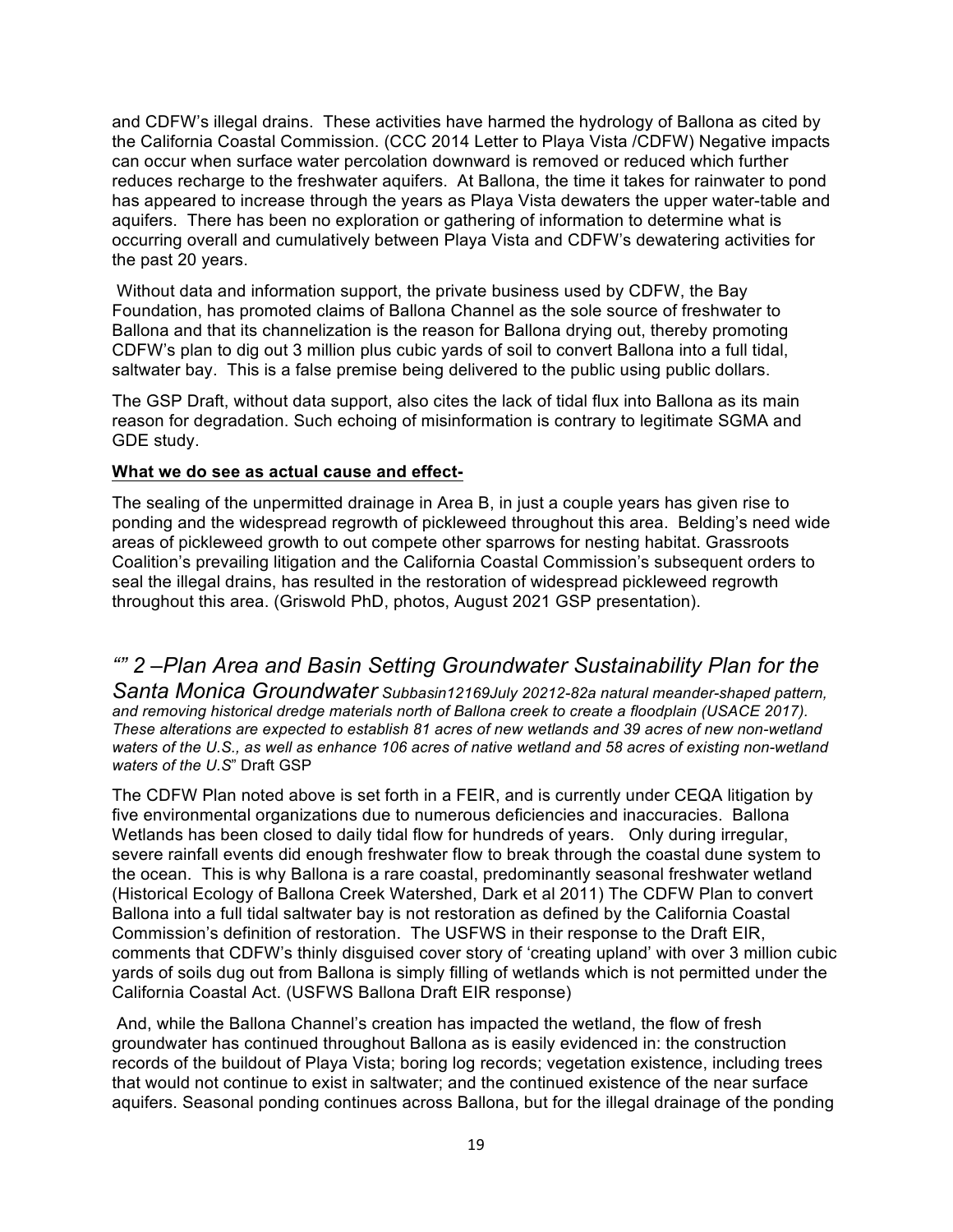water, violating the Coastal Act by CDFW and Playa Vista. (GC v Playa Vista/CDFW; CCC 2014 letter to Playa Capital LLC/ CDFW) The illegal drainage of rainwater ponding in Area B has since been halted via litigation by Grassroots Coalition against both CDFW and Playa Vista. The California Coastal Commission then required the sealing of the unpermitted drains.)

### **FILL PLACEMENT FROM CONSTRUCTION OF MARINA DEL REY**

 Another one of the inaccuracies to which CDFW and the FEIR do not provide data support, is the unsupported claim by CDFW that Area A of Ballona Wetlands has been filled with Marina del Rey dredged soils. The Draft GSP, without data support makes the same claim as it simply cites to the unsupported claim by CDFW in their FEIR. The FEIR's challenge via CEQA litigation includes this unsupported claim by CDFW.

**Data demonstrating the Marina del Rey dredged soils were used to create miles of extended/enhanced beaches to the north and south of the Ballona Channel as well as for the creation of the marina's landscape infrastructure is readily available within the congressional document known as House Document 389. The Draft GSP fails to include or discuss this data and information which needs to be included. Instead, the Draft GSP simply echoes unsubstantiated claims without checking for their accuracy via readily available data.**

The USACE reference as a 2017 reference appears to be a general statement simply echoing CDFW but having no actual data support. USACE permits are being sought by CDFW hence USACE has been engaged in reviewing materials provided by CDFW ie. the Flood Control study which has been twice rejected by the Corps as inaccurate and cost taxpayers \$4 million. No new Flood Control study has been produced via CDFW. However, another \$2 million has been approved by the State Coastal Conservancy for CDFW to have another attempt. The State Coastal Conservancy has since been sued by Grassroots Coalition and Ballona Ecosystem Education Project (BEEP)for their approval of the FEIR. The California Coastal Commission is facing another legal challenge should it disburse the approved funds to CDFW.

**The land to the north of the Ballona Channel is known as Area A. Area A historical documentation also demonstrates that the central and largest area of Area A is undisturbed habitat (Huffman, USEPA '86 map; Playa Vista EIR Archaeology Map)** This area is also noted via various drillings to have freshwater available to the root systems of vegetation as the water table is noted as at or near surface (Playa Vista EIR).

Area A, during a normal rainy season has ponding across much of the site which can remain for months (Huffman 1986) GC has experienced first- hand the ponding and has long documented the various areas inundated which also gives rise to prolific use of the area for feeding great blue herons and other predators as small mammals relocate from the inundation and become more vulnerable to predation out in the open. Area A also has rare salt pannes that act as reservoirs for copapods to emerge with winter rainwater ponding and attract Pacific Flyway migratory birds as well as Ballona homesteader birds that feed upon the copapods. The copapods are a **'forage species' as are discussed in the 2011 AB 1299, Forage Species Conservation and Management Bill**. Area B supports large salt pannes. Salt pannes have become critically rare along southern California and need to be considered as part of the GDE evaluation. (@ 15:30 Graph, Margo Griswold Phd presentation link below)

1. 4.20.21 Dr Margot Griswold Presents Ballona Wetlands FEIR ... www.youtube.com/watch?v=avpCqRoEbdc

This video on 4.20.21 Dr Margot Griswold Presentation on Ballona Wetlands Final Environmental Impact Report - Inconsistencies and Overlooked Opportunities: C...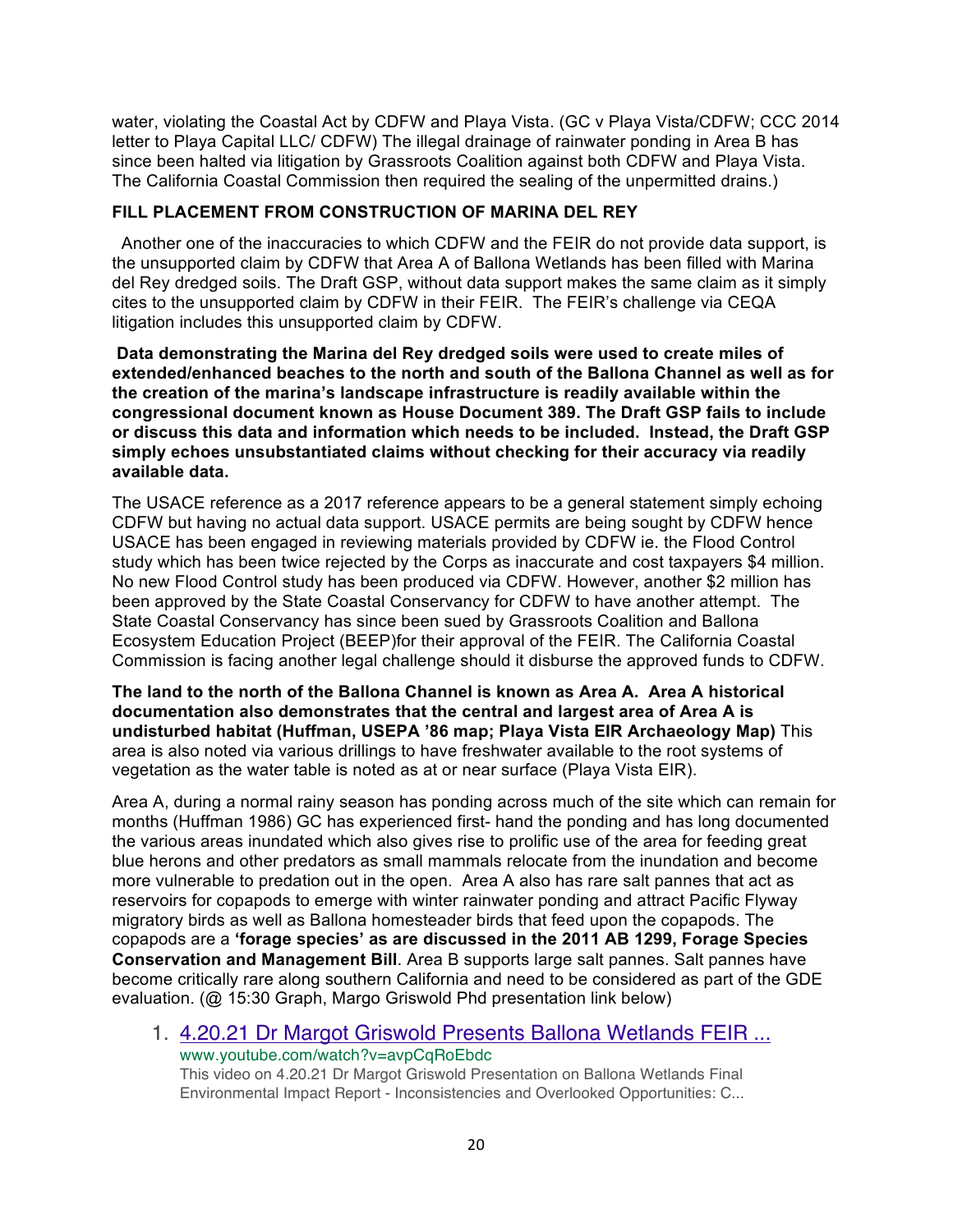Area A is a critical portion of the GDE that provides habitat to multiple endangered species including the Belding Savannah Sparrow and multiple listed species such as the White-tailed Kite, dependent upon the wide areas of grasslands and pickleweed. The water table in Area A, out of the rainy season is deep enough to allow moles, voles and rabbit dens within the very near surface and their use of root systems as nourishment. During the rainy season the ponding gives literal rise to soil burrowing creatures to surface which in turn brings in foraging herons, hawks and other predators. (Griswold Phd LINK to presentation Ballona FEIR- Inconsistencies.)

The proposed new levees are also planned to be around the entire perimeter of the proposed industrial scale dig out that will remove over 3 million cubic yards of wetland, salt pan, upland soils in order to create the new full tidal bay. The levees per USACE regulations will not be **allowed to have small burrowing wildlife existing in/on the levees as the levees will be regulated by Vector Control to exterminate such wildlife. Vegetation, ie. grasses having very small root systems are allowed with the need for keeping such vegetation mowed in order to visibly inspect the levees for rodent abatement.**

The LARWQCB, has undertaken numerous soils and groundwater investigations on Parcels A, B, C, D formerly owned and operated by the Howard Hughes Company and included the MacDonnell Douglas industrial complex of both aircraft industries located in Area D. All of the parcels comprised the Playa Vista development site. A,B,C are now Public Trust property areas of Ballona Wetlands that have been given No Further Action (NFA) designations to signify the property as clean and in need of no further actions of remediation. The Ballona Channel is not part of the Ballona Wetlands Ecological Reserve but is owned and operated by the federal government via USACE and by the County Flood Control District of Los Angeles. The Ballona Channel is an impaired waterway in need of remediation and **TMDL discussions are directed to the Channel water, not the clean groundwater that is in the Ballona Ecological Reserve.**

Should the CDFW Plan for digging out Ballona occur, with the removal and perimeter replacement of the levees, the toxic Channel water flows would enter into and comingle with the NFA AREAS of Ballona Wetlands Ecological Reserve. Not only would the clean groundwater of Ballona, inclusive of its freshwater aquifers, be exposed to toxic Ballona Channel water flows but these currently clean areas would be exposed to contamination by saltwater intrusion and the Santa Monica Bay's own **toxic effluent.** 

*"There is no direct link between the shallow surface water in the Bellflower aquitard at BWER and the Silverado aquifer in the vicinity of the primary production wellfields. Therefore, groundwater production from existing wells will not impact groundwater elevations or the identified GDEs within the BWER*". Draft GSP

The production wells of the City of Santa Monica are important to not impede or lower the water table to the GDE, Ballona Wetlands. Monitoring for such potential effects is important.

However, GC's concern has been the 20 years of dewatering effects due to illegal drains on Area B of the wetlands that are now temporarily capped and the dewatering effects of 20 years plus of pumping and dewatering the groundwater under Playa Vista from both the Clean Up and Abatement Order as well as dewatering for the gas mitigation systems under Playa Vista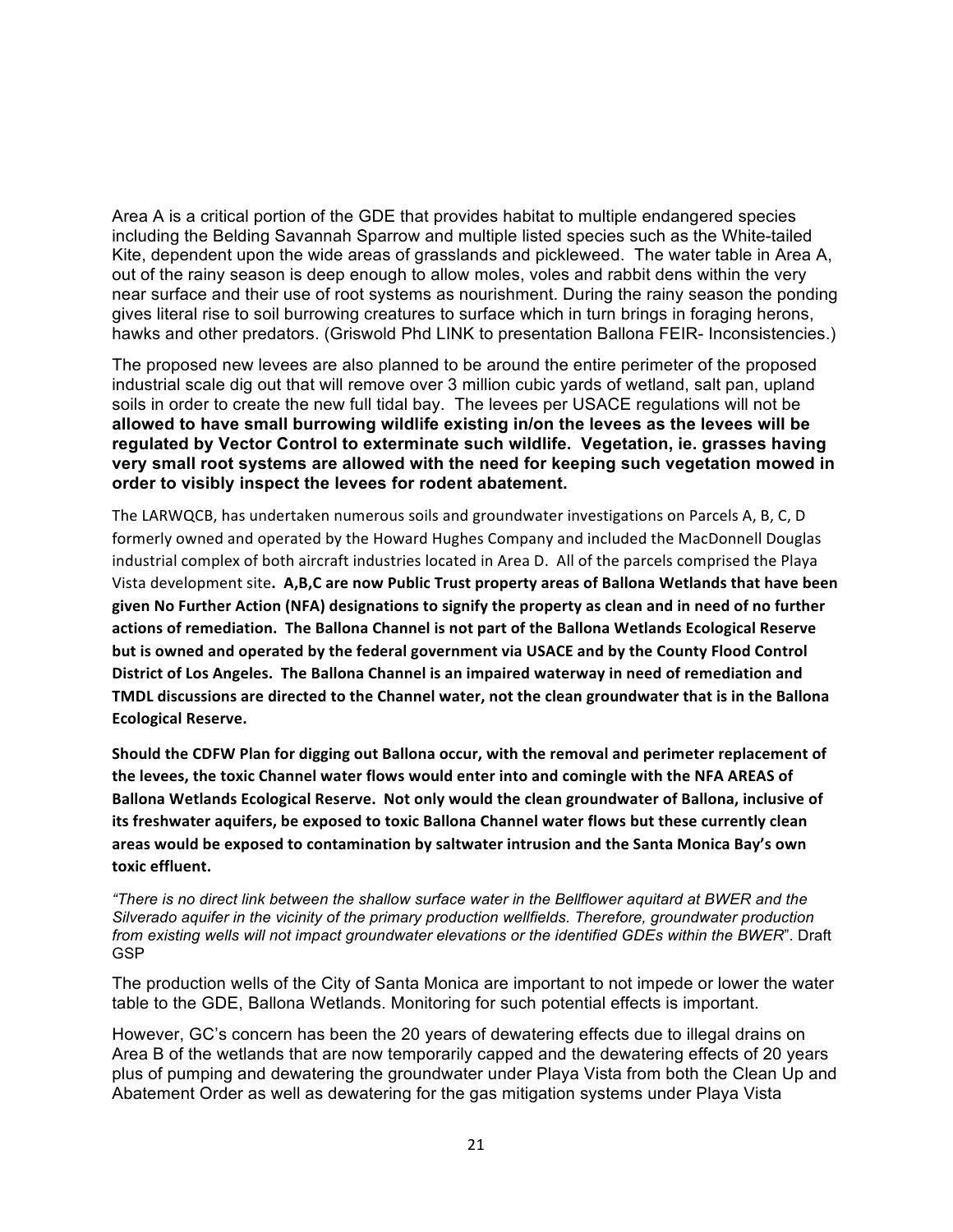buildings. Playa Vista also captures its rainfall into building systems for what is called, "nuisance dewatering". The normal watershed flow from east to west has been systematically pumped and removed from reaching Ballona Wetlands which historically underlies Playa Vista and is the Public Trust lands and freshwater stewarded by the State Lands Commission and the Ballona Ecological Reserve which extends to the west of Playa Vista to the dunes on the west end in Playa del Rey. The dewatering has been ignored as permits have been given for this dewatering simply due to requests by Playa Vista for sending the clean freshwater to Sanitation.

EPA has also ignored such dewatering while citing only to the acknowledgement that the freshwater is clean thereby allowing for its throw away into the sanitary sewer system under industrial wastewater permits. EPA and LARWQCB have not considered the environmental impacts of VOLUME needs of Ballona Wetlands and have predominantly only considered Water Quality. This lack of attention to the biological, hydrological needs of the GDE are now front and center and need to be prudently addressed to protect the Ballona Wetlands. Interagency discussions need to occur to offset past damage to Ballona's hydrology via wasteful pumping and discharge of this clean freshwater to the sanitary sewer system of Los Angeles. Interagency discussions necessitate inclusion of ie. EPA Erica Strauss, whose email comments of agreement that clean fresh, Playa Vista groundwater is ok for discharge into the sanitary sewer system have laid the groundwork for waste of Ballona's precious freshwater resources.

The DWR Map from the studies also performed by Playa Vista consultants and mapping done by Exploration Technologies Inc; reveal the non-uniform nature of the underlying clay and other soils which provide for the multiple underlying aquifers to act as one unit.

The maintenance of the freshwater table for sustainability of the GDE is paramount for this unique coastal wetland.

*"2.4.7.4 Ballona Freshwater Marsh Adjacent to the northeastern boundary of Area B, the California State Lands Commission owns 26 acres of freshwater marsh that was constructed between 2001 and 2003 as a mitigation site for the Playa Vista development (USEPA 2012). Groundwater that is pumped from the Ballona aquifer and Bellflower aquitard in Playa Vista is treated to remove VOCs and other contaminants of concern at the site and discharged to Centinela Creek. This treated discharge is a primary component of flow in the freshwater marsh. Because the freshwater marsh is a managed ecosystem that would not exist without the surface water flows in Centinela Creek, no natural communities commonly associated with groundwater were identified in the NCCAG database within the boundaries of the freshwater marsh*." Draft GSP

Grassroots Coalition has been unaware of groundwater being pumped into Centinela Creek. The comment regarding nonexistence of the FWM without the surface water flows of Centinela Creek, makes no sense and needs explanation. Centinela Creek does not exist as it did historically, any longer at the surface. Perhaps, the GSA is referencing the Riparian Corridor? However, such reference would be inaccurate as well since the Riparian Corridor does receive seasonal runoff from the adjacent bluff area and a portion of that bluff area does have spring water flow year- round, the bulk of the freshwater into the Riparian Corridor year- round comes from the pumped and cleansed water of the CAO 95-125. If disposal occurs into the concreted Centinela Creek portion of the local flood control system, then that would be an additional NPDES permitted throw away of clean freshwater that would ordinarily nurture the GDE needs.

The Freshwater Marsh System and its Riparian Corridor has a designed overflow that allows for freshwater to flow into the Ballona Wetlands Ecological Reserve. This is what Grassroots Coalition and USFWS (USFWS- EIR comments) wish to see utilized instead of allowing Playa Vista to control the overflow's direction out to sea via the Main Drain and/or send to Sanitation.